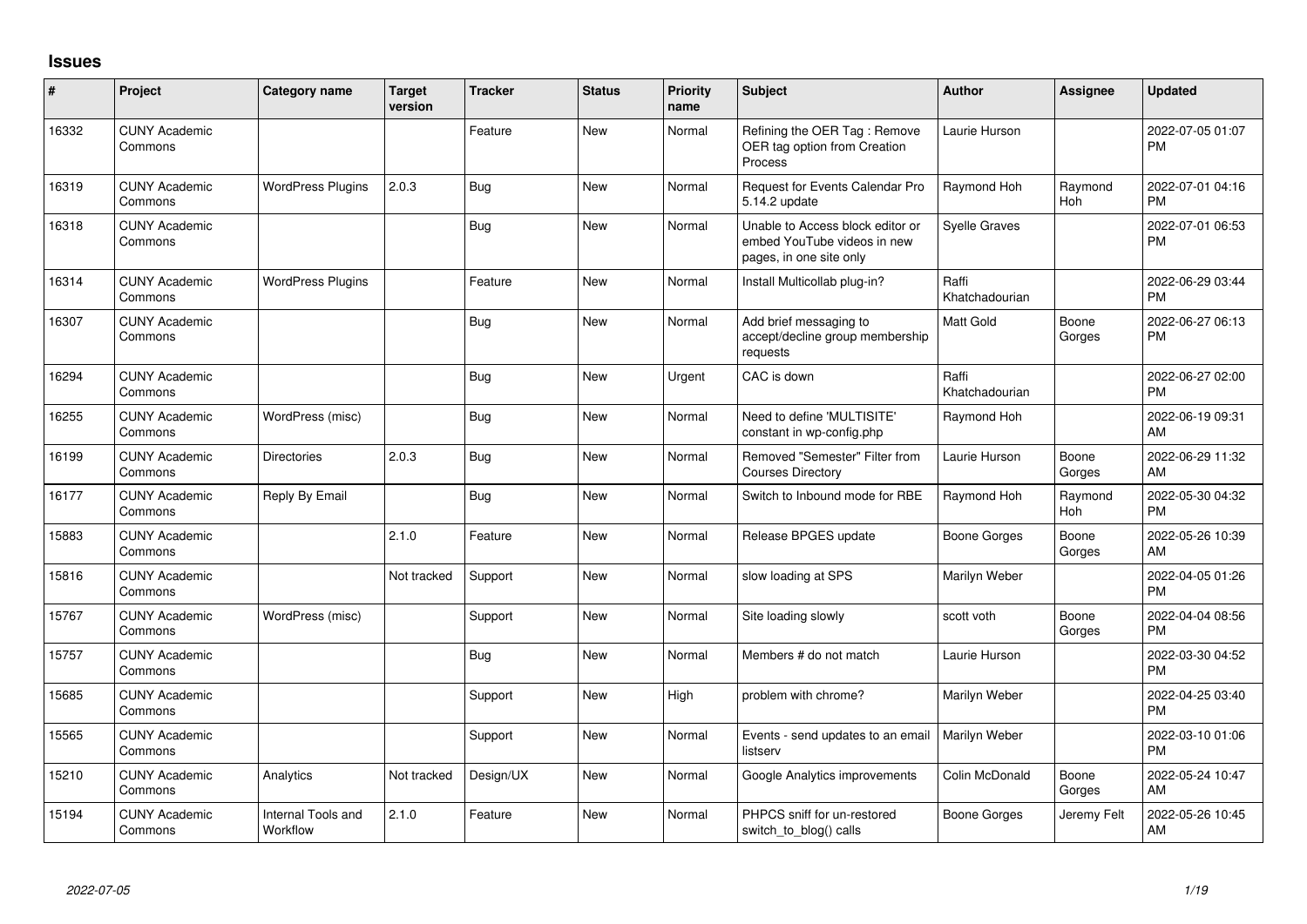| #     | Project                         | <b>Category name</b>           | <b>Target</b><br>version | <b>Tracker</b> | <b>Status</b> | <b>Priority</b><br>name | <b>Subject</b>                                                                             | <b>Author</b>           | <b>Assignee</b> | <b>Updated</b>                |
|-------|---------------------------------|--------------------------------|--------------------------|----------------|---------------|-------------------------|--------------------------------------------------------------------------------------------|-------------------------|-----------------|-------------------------------|
| 15045 | <b>CUNY Academic</b><br>Commons |                                |                          | Support        | New           | Normal                  | no result for KCeL in the search<br>box on the commons                                     | Marilyn Weber           |                 | 2021-12-10 11:29<br>AM        |
| 14987 | <b>CUNY Academic</b><br>Commons | <b>WordPress Plugins</b>       | Future<br>release        | Bug            | New           | Normal                  | Elementor update causes<br>database freeze-up                                              | Boone Gorges            | Boone<br>Gorges | 2021-11-29 12:02<br><b>PM</b> |
| 14940 | <b>CUNY Academic</b><br>Commons |                                |                          | <b>Bug</b>     | <b>New</b>    | Normal                  | Discrepancy between Commons<br>profile "sites" and actual # of sites                       | Laurie Hurson           |                 | 2021-11-08 11:09<br>AM        |
| 14936 | <b>CUNY Academic</b><br>Commons |                                |                          | <b>Bug</b>     | <b>New</b>    | Normal                  | Commons websites blocked by<br>SPS campus network                                          | Laurie Hurson           |                 | 2021-11-03 03:57<br><b>PM</b> |
| 14911 | <b>CUNY Academic</b><br>Commons | <b>WordPress Themes</b>        | Not tracked              | Support        | New           | Normal                  | Twentytwentyone theme                                                                      | Marilyn Weber           |                 | 2021-10-28 10:37<br>AM        |
| 14908 | <b>CUNY Academic</b><br>Commons | Performance                    |                          | Bug            | <b>New</b>    | Normal                  | Stale object cache on cdev                                                                 | Raymond Hoh             | Boone<br>Gorges | 2021-12-07 09:45<br>AM        |
| 14792 | <b>CUNY Academic</b><br>Commons |                                |                          | <b>Bug</b>     | <b>New</b>    | Normal                  | Inconsistent email notifications<br>from gravity forms                                     | Raffi<br>Khatchadourian |                 | 2021-10-04 01:50<br><b>PM</b> |
| 14787 | <b>CUNY Academic</b><br>Commons | Plugin Packages                | Future<br>release        | Feature        | New           | Normal                  | Creating a "Design" plugin<br>package                                                      | Laurie Hurson           | scott voth      | 2022-04-27 04:56<br><b>PM</b> |
| 14496 | <b>CUNY Academic</b><br>Commons | Domain Mapping                 | Future<br>release        | <b>Bug</b>     | <b>New</b>    | Normal                  | Mapped domain SSO uses<br>third-party cookies                                              | Raymond Hoh             | Raymond<br>Hoh  | 2021-05-24 04:03<br><b>PM</b> |
| 14475 | <b>CUNY Academic</b><br>Commons |                                | Not tracked              | Publicity      | <b>New</b>    | Normal                  | <b>OER Showcase Page</b>                                                                   | Laurie Hurson           | Laurie Hurson   | 2021-09-14 10:46<br>AM        |
| 14394 | <b>CUNY Academic</b><br>Commons |                                | Not tracked              | Feature        | New           | Normal                  | Commons News Site - redesign                                                               | scott voth              | scott voth      | 2021-09-14 10:46<br>AM        |
| 14309 | <b>CUNY Academic</b><br>Commons | Group Library                  | Future<br>release        | Feature        | <b>New</b>    | Normal                  | Better handling of<br>bp_group_document file download<br>attempts when file is not present | Boone Gorges            | Boone<br>Gorges | 2021-11-19 12:28<br><b>PM</b> |
| 14184 | <b>CUNY Academic</b><br>Commons | <b>Public Portfolio</b>        | Future<br>release        | Feature        | <b>New</b>    | Normal                  | Centralized mechanism for storing<br>Campus affiliations                                   | Boone Gorges            | Boone<br>Gorges | 2022-01-04 11:35<br>AM        |
| 13949 | <b>CUNY Academic</b><br>Commons |                                | Not tracked              | <b>Bug</b>     | New           | Normal                  | Continued debugging of runaway<br>MySQL connections                                        | <b>Matt Gold</b>        | Boone<br>Gorges | 2021-09-14 10:42<br>AM        |
| 13891 | <b>CUNY Academic</b><br>Commons | Internal Tools and<br>Workflow | 2.1.0                    | Feature        | New           | Normal                  | Migrate automated linting to<br>GitHub Actions                                             | Boone Gorges            | Jeremy Felt     | 2022-06-29 11:13<br>AM        |
| 13835 | <b>CUNY Academic</b><br>Commons | WordPress (misc)               | Future<br>release        | Feature        | <b>New</b>    | Normal                  | Allow OneSearch widget to have<br>'CUNY' as campus                                         | Boone Gorges            | Boone<br>Gorges | 2021-11-19 12:39<br><b>PM</b> |
| 13650 | <b>CUNY Academic</b><br>Commons | Group Library                  | Future<br>release        | Feature        | New           | Normal                  | Forum Attachments in Group<br>Library                                                      | Laurie Hurson           |                 | 2021-11-19 12:30<br><b>PM</b> |
| 13466 | <b>CUNY Academic</b><br>Commons | Cavalcade                      | Future<br>release        | Feature        | <b>New</b>    | Normal                  | Automated cleanup for duplicate<br>Cavalcade tasks                                         | Boone Gorges            | Boone<br>Gorges | 2020-10-13 05:24<br><b>PM</b> |
| 13457 | <b>CUNY Academic</b><br>Commons | Group Forums                   | 2.0.3                    | Bug            | <b>New</b>    | High                    | Forum post not sending<br>notifications                                                    | Filipa Calado           | Raymond<br>Hoh  | 2022-06-29 11:32<br>AM        |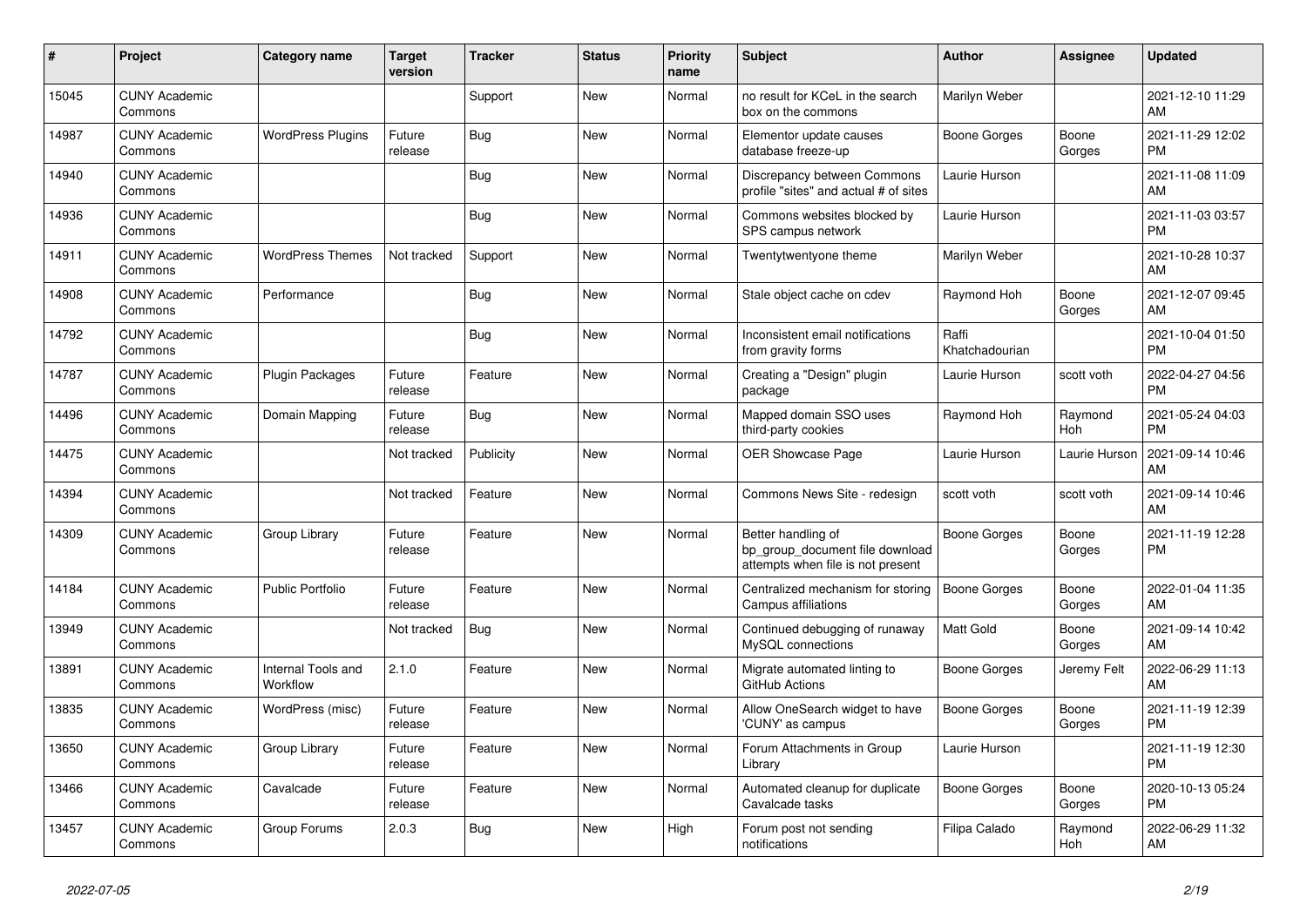| #     | <b>Project</b>                  | <b>Category name</b>       | Target<br>version | <b>Tracker</b> | <b>Status</b> | <b>Priority</b><br>name | <b>Subject</b>                                                | <b>Author</b>       | Assignee           | <b>Updated</b>                |
|-------|---------------------------------|----------------------------|-------------------|----------------|---------------|-------------------------|---------------------------------------------------------------|---------------------|--------------------|-------------------------------|
| 13430 | <b>CUNY Academic</b><br>Commons | Reply By Email             | Not tracked       | Bug            | <b>New</b>    | Normal                  | Delay in RBE                                                  | Luke Waltzer        | Raymond<br>Hoh     | 2020-10-13 11:16<br>AM        |
| 13370 | <b>CUNY Academic</b><br>Commons | Group Library              | Future<br>release | Feature        | New           | Normal                  | Library bulk deletion and folder<br>editing                   | Colin McDonald      | Boone<br>Gorges    | 2020-10-13 10:41<br>AM        |
| 13358 | <b>CUNY Academic</b><br>Commons | Group Forums               | Future<br>release | Feature        | <b>New</b>    | Normal                  | Improved UI for group forum<br>threading settings             | Boone Gorges        | Raymond<br>Hoh     | 2021-11-19 12:27<br><b>PM</b> |
| 13331 | <b>CUNY Academic</b><br>Commons | Site cloning               | Future<br>release | Bug            | New           | Normal                  | Combine Site Template and Clone<br>operations                 | <b>Boone Gorges</b> | Jeremy Felt        | 2021-11-19 12:39<br><b>PM</b> |
| 13286 | <b>CUNY Academic</b><br>Commons |                            | Not tracked       | Support        | <b>New</b>    | Normal                  | problem connecting with<br>WordPress app                      | Marilyn Weber       | Raymond<br>Hoh     | 2020-09-08 11:16<br><b>AM</b> |
| 13199 | <b>CUNY Academic</b><br>Commons | Group Forums               | Future<br>release | Feature        | <b>New</b>    | Normal                  | Favoring Groups over bbPress<br>plugin                        | Colin McDonald      | Colin<br>McDonald  | 2021-11-19 12:28<br>PM.       |
| 13048 | <b>CUNY Academic</b><br>Commons | Shortcodes and<br>embeds   | Future<br>release | Feature        | <b>New</b>    | Normal                  | Jupyter Notebooks support                                     | Boone Gorges        |                    | 2020-07-14 11:46<br><b>AM</b> |
| 12911 | <b>CUNY Academic</b><br>Commons |                            | Not tracked       | Feature        | New           | Normal                  | Block access to xmlrpc.php based<br>on User-Agent             | <b>Boone Gorges</b> | Boone<br>Gorges    | 2020-06-09 05:12<br><b>PM</b> |
| 12573 | <b>CUNY Academic</b><br>Commons | <b>WordPress Plugins</b>   | Future<br>release | <b>Bug</b>     | <b>New</b>    | Normal                  | <b>CommentPress Core Issues</b>                               | scott voth          |                    | 2020-03-24 04:32<br><b>PM</b> |
| 12438 | <b>CUNY Academic</b><br>Commons | Courses                    | Not tracked       | Bug            | <b>New</b>    | Normal                  | Site appearing twice                                          | Laurie Hurson       | Boone<br>Gorges    | 2020-02-18 01:34<br><b>PM</b> |
| 12392 | <b>CUNY Academic</b><br>Commons | Help/Codex                 | Not tracked       | Documentation  | New           | Normal                  | <b>Updates to Common Commons</b><br>Questions on Help Page    | scott voth          | Margaret<br>Galvan | 2020-02-11 10:53<br>AM        |
| 12382 | <b>CUNY Academic</b><br>Commons | Membership                 | Not tracked       | Support        | <b>New</b>    | Normal                  | Email request change                                          | Marilyn Weber       | Marilyn<br>Weber   | 2020-02-06 12:56<br><b>PM</b> |
| 12352 | <b>CUNY Academic</b><br>Commons |                            | Not tracked       | Support        | <b>New</b>    | Normal                  | 'posts list" page builder block<br>option                     | Marilyn Weber       |                    | 2020-02-03 01:29<br><b>PM</b> |
| 12328 | <b>CUNY Academic</b><br>Commons |                            | Not tracked       | Support        | <b>New</b>    | Normal                  | Sign up Code for Non-CUNY<br>Faculty                          | Laurie Hurson       |                    | 2020-01-28 10:25<br>AM.       |
| 12247 | <b>CUNY Academic</b><br>Commons | Publicity                  | Not tracked       | Support        | <b>New</b>    | Normal                  | Screenshot of First Commons<br>Homepage                       | scott voth          | scott voth         | 2020-01-14 12:08<br><b>PM</b> |
| 12091 | <b>CUNY Academic</b><br>Commons | Group Files                | Future<br>release | Feature        | New           | Normal                  | Improved pre-upload file validation<br>for bp-group-documents | Boone Gorges        | Boone<br>Gorges    | 2019-11-14 01:21<br><b>PM</b> |
| 12042 | <b>CUNY Academic</b><br>Commons | <b>Email Notifications</b> | Future<br>release | Feature        | <b>New</b>    | Normal                  | Improved error logging for BPGES<br>send queue                | Boone Gorges        | Boone<br>Gorges    | 2021-11-19 12:25<br><b>PM</b> |
| 11968 | JustPublics@365<br>MediaCamp    |                            |                   | Feature        | New           | Normal                  | Nanoscience Retractable Display<br>Unit                       | Donald Cherry       | Bonnie<br>Eissner  | 2021-02-19 08:50<br>AM        |
| 11883 | <b>CUNY Academic</b><br>Commons | Help/Codex                 | Not tracked       | Support        | New           | Normal                  | Need Embedding Help Page<br>Update (Tableau)                  | Anthony Wheeler     | scott voth         | 2019-09-24 08:49<br>AM        |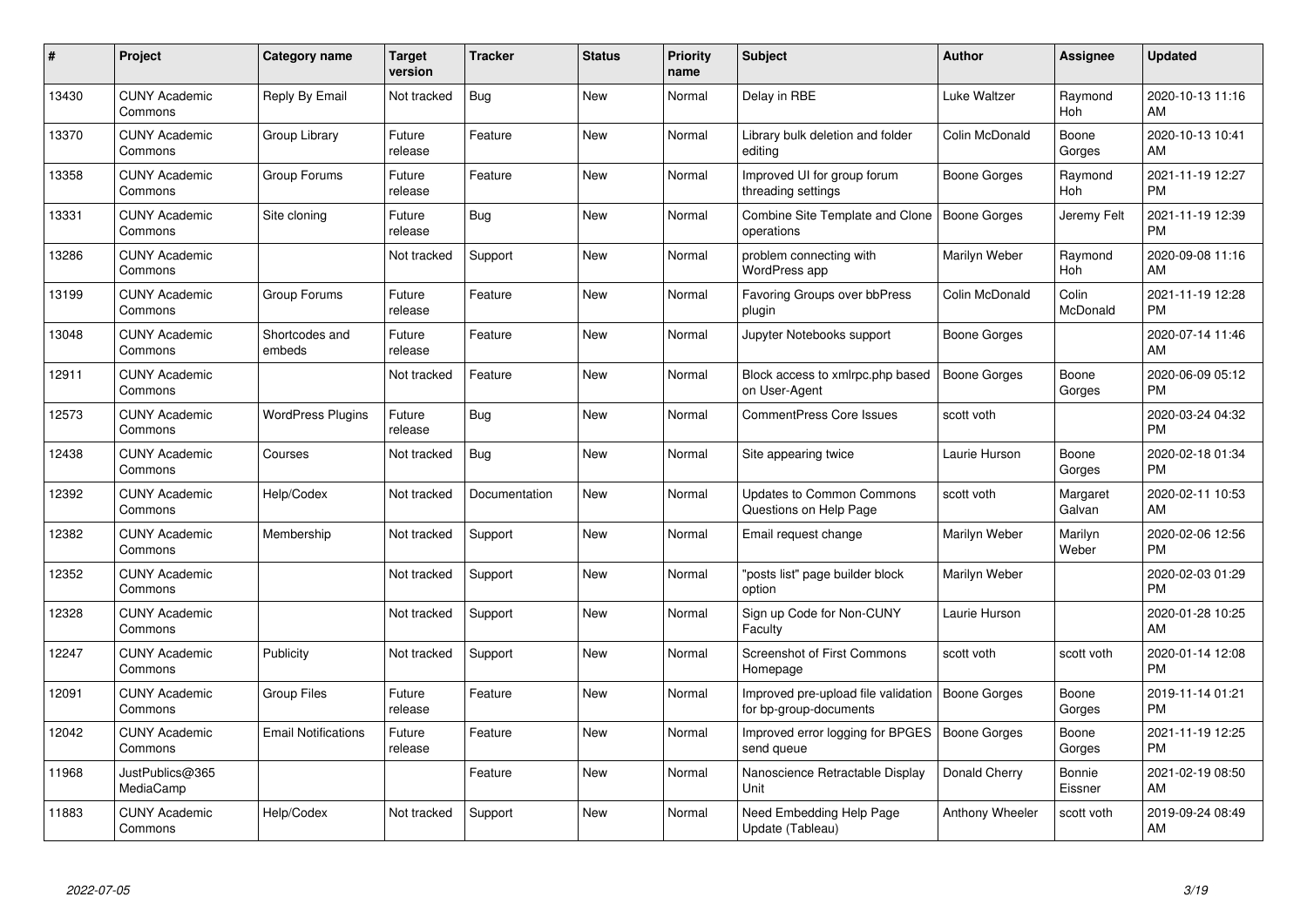| $\#$  | Project                         | <b>Category name</b>        | <b>Target</b><br>version | <b>Tracker</b> | <b>Status</b> | Priority<br>name | <b>Subject</b>                                                                                               | Author              | <b>Assignee</b>    | <b>Updated</b>                |
|-------|---------------------------------|-----------------------------|--------------------------|----------------|---------------|------------------|--------------------------------------------------------------------------------------------------------------|---------------------|--------------------|-------------------------------|
| 11879 | <b>CUNY Academic</b><br>Commons |                             | Not tracked              | <b>Bug</b>     | <b>New</b>    | Normal           | Hypothesis comments appearing<br>on multiple, different pdfs across<br>blogs                                 | Laurie Hurson       | Laurie Hurson      | 2019-09-19 02:39<br><b>PM</b> |
| 11860 | <b>CUNY Academic</b><br>Commons | Registration                | Future<br>release        | Feature        | <b>New</b>    | Normal           | <b>Ensure Students Are Aware They</b><br>Can Use Aliases At Registration                                     | scott voth          |                    | 2019-09-24 08:46<br>AM        |
| 11843 | <b>CUNY Academic</b><br>Commons | WordPress (misc)            | Future<br>release        | Design/UX      | New           | Normal           | Tweaking the Gutenberg Editor<br>Interface                                                                   | Laurie Hurson       |                    | 2022-04-26 12:00<br><b>PM</b> |
| 11834 | <b>CUNY Academic</b><br>Commons | <b>Group Files</b>          | Future<br>release        | Feature        | <b>New</b>    | Normal           | Improved tools for managing<br>group file folders                                                            | <b>Boone Gorges</b> | Sonja Leix         | 2019-09-06 03:55<br><b>PM</b> |
| 11789 | <b>CUNY Academic</b><br>Commons | Courses                     | Future<br>release        | Feature        | <b>New</b>    | Normal           | Ability to remove item from<br>Courses list                                                                  | Laurie Hurson       | Sonja Leix         | 2019-09-24 12:28<br><b>PM</b> |
| 11624 | <b>CUNY Academic</b><br>Commons | WordPress (misc)            | Not tracked              | Support        | <b>New</b>    | Normal           | Change pages into posts or swap<br>database for a Commons site?                                              | Stephen Klein       | Raymond<br>Hoh     | 2019-07-09 11:04<br>AM        |
| 11545 | <b>CUNY Academic</b><br>Commons | <b>WordPress Plugins</b>    | Not tracked              | Support        | New           | Normal           | Twitter searches in WordPress                                                                                | Gina Cherry         | Matt Gold          | 2019-09-23 01:03<br><b>PM</b> |
| 11531 | <b>CUNY Academic</b><br>Commons | Events                      | Future<br>release        | Feature        | <b>New</b>    | Normal           | Main Events calendar should<br>include non-public events that<br>user has access to                          | scott voth          | Boone<br>Gorges    | 2019-06-11 10:00<br>AM        |
| 11496 | <b>CUNY Academic</b><br>Commons | <b>Public Portfolio</b>     | 1.15.2                   | Support        | <b>New</b>    | Normal           | Replace Twitter Icon on Member<br>Portfolio page                                                             | scott voth          | Boone<br>Gorges    | 2019-06-06 01:03<br><b>PM</b> |
| 11393 | <b>CUNY Academic</b><br>Commons |                             | Not tracked              | Publicity      | <b>New</b>    | Normal           | After 1.15 release, ceate a hero<br>slide and post about adding a site<br>to a group                         | scott voth          | Patrick<br>Sweeney | 2019-05-14 10:32<br>AM        |
| 11392 | <b>CUNY Academic</b><br>Commons |                             | Future<br>release        | Bug            | <b>New</b>    | Normal           | Migrate users away from<br><b>StatPress</b>                                                                  | <b>Boone Gorges</b> |                    | 2019-04-23 03:53<br><b>PM</b> |
| 11243 | <b>CUNY Academic</b><br>Commons | BuddyPress (misc)           | Future<br>release        | <b>Bug</b>     | <b>New</b>    | Normal           | Audit bp-custom.php                                                                                          | Raymond Hoh         | Raymond<br>Hoh     | 2022-04-26 11:59<br>AM        |
| 11024 | <b>CUNY Academic</b><br>Commons | WordPress (misc)            | Future<br>release        | Bug            | New           | Normal           | Subsites should not show "you<br>should update your .htaccess<br>now" notice after permalink setting<br>save | <b>Boone Gorges</b> |                    | 2019-01-28 01:35<br><b>PM</b> |
| 10839 | <b>CUNY Academic</b><br>Commons | About page                  | Not tracked              | Support        | <b>New</b>    | Normal           | <b>Mission Statement Needs</b><br>Revision                                                                   | scott voth          | Matt Gold          | 2018-12-26 10:58<br>AM        |
| 10794 | <b>CUNY Academic</b><br>Commons | Performance                 | Not tracked              | Bug            | New           | Normal           | Memcached connection<br>occasionally breaks                                                                  | <b>Boone Gorges</b> | Boone<br>Gorges    | 2018-12-06 03:30<br>PM        |
| 10580 | <b>CUNY Academic</b><br>Commons | Information<br>Architecture | Future<br>release        | Design/UX      | New           | Normal           | Primary nav item review                                                                                      | <b>Boone Gorges</b> | Sara Cannon        | 2022-06-28 01:29<br><b>PM</b> |
| 10439 | <b>CUNY Academic</b><br>Commons | Design                      | 2.1.0                    | Design/UX      | New           | Normal           | Create Style Guide for Commons                                                                               | Sonja Leix          | Sara Cannon        | 2022-06-28 01:43<br><b>PM</b> |
| 10354 | <b>CUNY Academic</b><br>Commons | Public Portfolio            | Future<br>release        | Feature        | New           | Normal           | Opt out of Having a Profile Page                                                                             | scott voth          | Chris Stein        | 2020-05-12 10:43<br>AM        |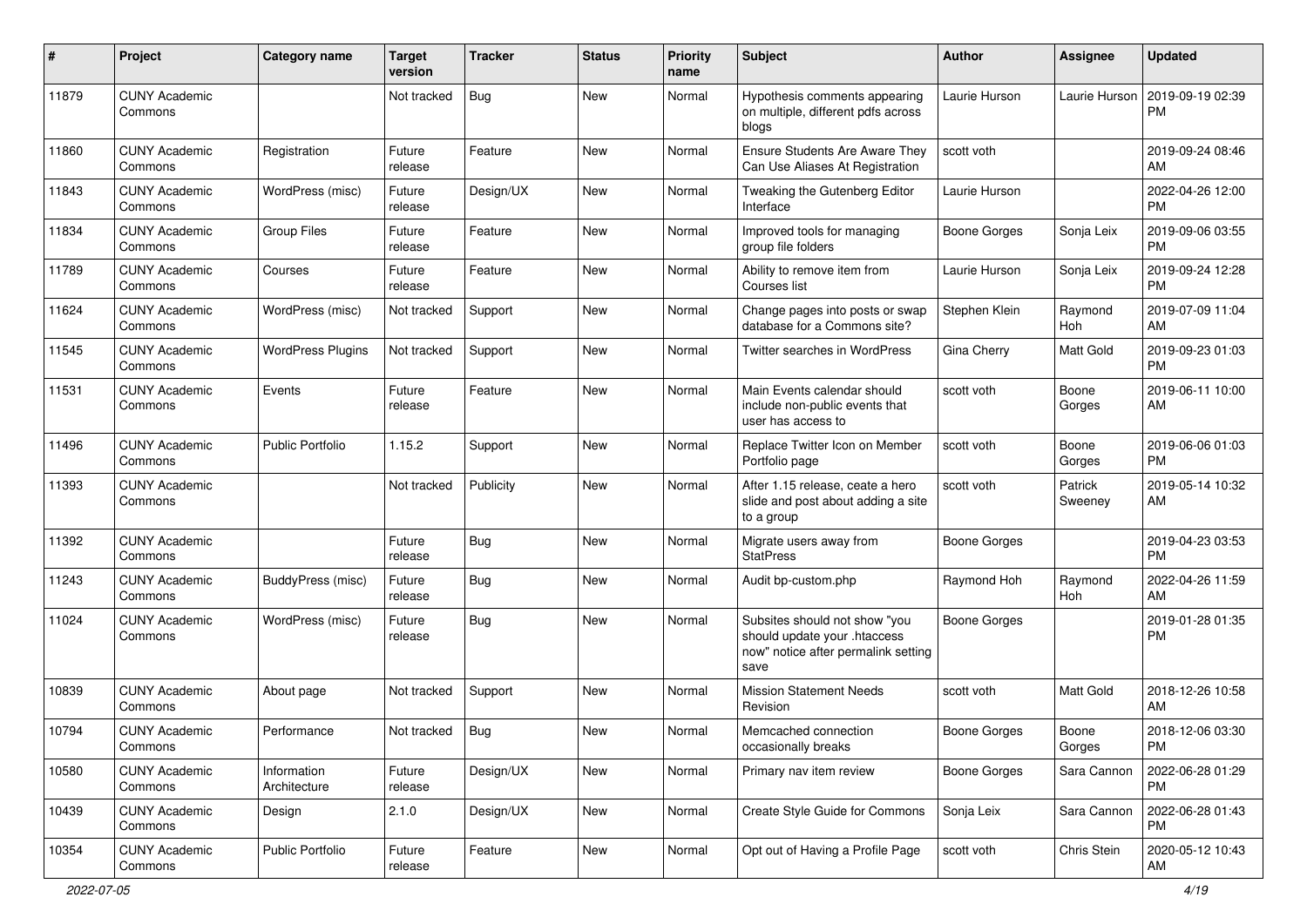| #     | Project                         | <b>Category name</b>     | <b>Target</b><br>version | <b>Tracker</b> | <b>Status</b> | Priority<br>name | Subject                                                                                                                                      | Author                  | <b>Assignee</b>    | <b>Updated</b>                |
|-------|---------------------------------|--------------------------|--------------------------|----------------|---------------|------------------|----------------------------------------------------------------------------------------------------------------------------------------------|-------------------------|--------------------|-------------------------------|
| 10226 | <b>CUNY Academic</b><br>Commons | Courses                  | Future<br>release        | Feature        | <b>New</b>    | Normal           | Add "My Courses" to drop down<br>list                                                                                                        | scott voth              | Boone<br>Gorges    | 2021-11-19 12:42<br><b>PM</b> |
| 9926  | <b>CUNY Academic</b><br>Commons | <b>WordPress Plugins</b> | Future<br>release        | Bug            | New           | Normal           | twitter-mentions-as-comments<br>cron jobs can run long                                                                                       | <b>Boone Gorges</b>     | Boone<br>Gorges    | 2018-10-24 12:34<br><b>PM</b> |
| 9908  | <b>CUNY Academic</b><br>Commons |                          | Not tracked              | Feature        | <b>New</b>    | Normal           | Is it possible to send email<br>updates to users (or an email<br>address not on the list) for only a<br>single page AFTER being<br>prompted? | <b>Michael Shields</b>  | scott voth         | 2018-06-11 01:34<br><b>PM</b> |
| 9729  | <b>CUNY Academic</b><br>Commons | SEO                      | Not tracked              | Support        | <b>New</b>    | Normal           | 503 Errors showing on<br>newlaborforum.cuny.edu                                                                                              | Diane Krauthamer        | Raymond<br>Hoh     | 2018-05-22 04:48<br><b>PM</b> |
| 9720  | <b>CUNY Academic</b><br>Commons | Authentication           | Future<br>release        | Feature        | <b>New</b>    | Normal           | The Commons should be an<br>oAuth provider                                                                                                   | <b>Boone Gorges</b>     |                    | 2019-03-01 02:04<br><b>PM</b> |
| 9643  | <b>CUNY Academic</b><br>Commons | Publicity                | Not tracked              | Feature        | New           | Normal           | Create a page on the Commons<br>for logos etc.                                                                                               | Stephen Real            | Stephen Real       | 2018-04-24 10:53<br>AM        |
| 9420  | <b>CUNY Academic</b><br>Commons | cuny.is                  | Not tracked              | Feature        | <b>New</b>    | Normal           | Request for http://cuny.is/streams                                                                                                           | Raffi<br>Khatchadourian | Marilyn<br>Weber   | 2018-04-02 10:08<br>AM        |
| 9346  | <b>CUNY Academic</b><br>Commons | WordPress (misc)         | Not tracked              | Bug            | New           | Normal           | Clone cetls.bmcc.cuny.edu for<br>development                                                                                                 | Owen Roberts            | Raymond<br>Hoh     | 2018-03-06 05:35<br><b>PM</b> |
| 8835  | <b>CUNY Academic</b><br>Commons | Blogs (BuddyPress)       | Future<br>release        | Feature        | New           | Normal           | Extend cuny.is shortlinks to sites                                                                                                           | Luke Waltzer            | Boone<br>Gorges    | 2022-04-26 11:59<br>AM        |
| 8607  | <b>CUNY Academic</b><br>Commons |                          | Not tracked              | Support        | <b>New</b>    | Normal           | Paypal?                                                                                                                                      | Marilyn Weber           | Matt Gold          | 2018-05-15 01:37<br><b>PM</b> |
| 8498  | <b>CUNY Academic</b><br>Commons | <b>WordPress Plugins</b> | Future<br>release        | Feature        | <b>New</b>    | Low              | <b>Gravity Forms Email Users</b>                                                                                                             | Raffi<br>Khatchadourian | Matt Gold          | 2017-10-13 12:58<br><b>PM</b> |
| 8440  | <b>CUNY Academic</b><br>Commons | Onboarding               | Not tracked              | <b>Bug</b>     | <b>New</b>    | Normal           | Create Test Email Accounts for<br><b>Onboarding Project</b>                                                                                  | Stephen Real            | Stephen Real       | 2017-08-01 09:49<br><b>PM</b> |
| 8211  | <b>CUNY Academic</b><br>Commons | <b>WordPress Themes</b>  | Future<br>release        | Feature        | New           | Normal           | Theme Suggestions: Material<br>Design-Inspired Themes                                                                                        | Margaret Galvan         | Margaret<br>Galvan | 2017-08-07 02:48<br><b>PM</b> |
| 7981  | <b>CUNY Academic</b><br>Commons | Social Paper             | Future<br>release        | Bug            | <b>New</b>    | Normal           | Social Paper comments should<br>not go to spam                                                                                               | Luke Waltzer            | Boone<br>Gorges    | 2018-04-16 03:52<br><b>PM</b> |
| 7928  | <b>CUNY Academic</b><br>Commons | Group Forums             | Not tracked              | Bug            | <b>New</b>    | Normal           | Duplicate Forum post                                                                                                                         | Luke Waltzer            | Raymond<br>Hoh     | 2017-04-11 09:27<br><b>PM</b> |
| 7663  | <b>CUNY Academic</b><br>Commons | Social Paper             | Future<br>release        | Bug            | New           | Normal           | Social Paper notifications not<br>formatted correctly on secondary<br>sites                                                                  | <b>Boone Gorges</b>     | Boone<br>Gorges    | 2018-04-16 03:52<br><b>PM</b> |
| 7624  | <b>CUNY Academic</b><br>Commons | BuddyPress (misc)        | Future<br>release        | Design/UX      | New           | Normal           | <b>BP Notifications</b>                                                                                                                      | Luke Waltzer            | Paige Dupont       | 2017-02-08 10:43<br><b>PM</b> |
| 7022  | <b>CUNY Academic</b><br>Commons | Announcements            | Future<br>release        | Bug            | New           | Normal           | Sitewide announcements should<br>be displayed on, and dismissable<br>from, mapped domains                                                    | <b>Boone Gorges</b>     | Boone<br>Gorges    | 2018-03-22 10:18<br>AM        |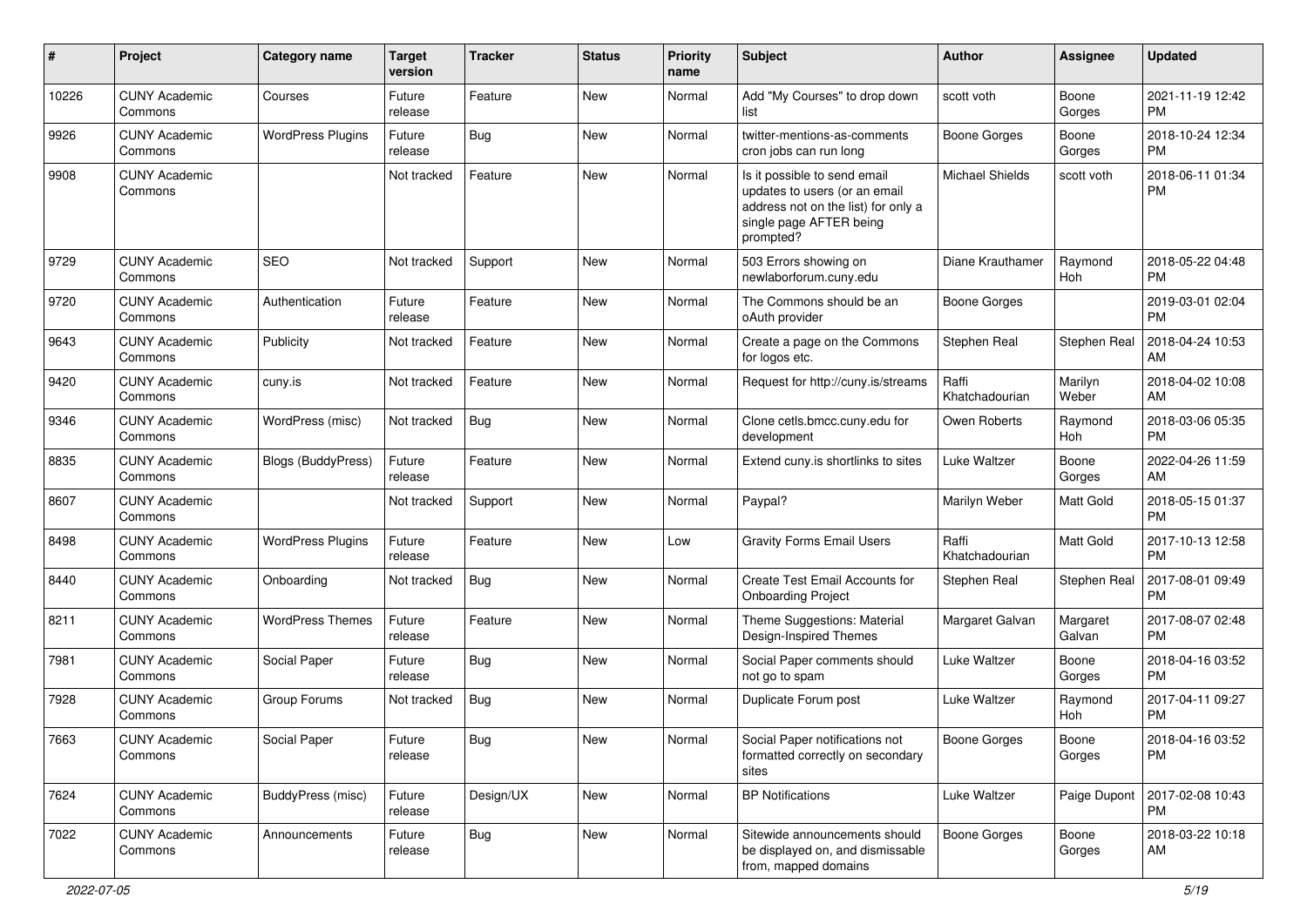| $\pmb{\sharp}$ | Project                         | <b>Category name</b>       | <b>Target</b><br>version | <b>Tracker</b> | <b>Status</b> | <b>Priority</b><br>name | <b>Subject</b>                                                                                                                                        | <b>Author</b>           | Assignee            | <b>Updated</b>                |
|----------------|---------------------------------|----------------------------|--------------------------|----------------|---------------|-------------------------|-------------------------------------------------------------------------------------------------------------------------------------------------------|-------------------------|---------------------|-------------------------------|
| 6755           | <b>CUNY Academic</b><br>Commons | WordPress (misc)           | Future<br>release        | Bug            | <b>New</b>    | Normal                  | Cannot Deactivate Plugin                                                                                                                              | Laura Kane              |                     | 2016-11-16 01:12<br><b>PM</b> |
| 6749           | <b>CUNY Academic</b><br>Commons | Events                     | Future<br>release        | Bug            | <b>New</b>    | Low                     | BPEO iCal request can trigger<br>very large number of DB queries                                                                                      | Boone Gorges            | Raymond<br>Hoh      | 2016-11-15 10:09<br>PM        |
| 6665           | <b>CUNY Academic</b><br>Commons |                            | Not tracked              | Publicity      | New           | Normal                  | Dead Link in 1.10 announcement<br>post                                                                                                                | Paige Dupont            | Stephen Real        | 2016-12-01 03:11<br><b>PM</b> |
| 6389           | <b>CUNY Academic</b><br>Commons | <b>BuddyPress Docs</b>     | Future<br>release        | Feature        | <b>New</b>    | Low                     | Make Discussion Area Visible<br>When Editing a Doc                                                                                                    | Luke Waltzer            | Boone<br>Gorges     | 2016-10-21 04:16<br><b>PM</b> |
| 6332           | <b>CUNY Academic</b><br>Commons | WordPress (misc)           | Future<br>release        | Feature        | New           | Normal                  | Allow uploaded files to be marked<br>as private in an ad hoc way                                                                                      | Boone Gorges            |                     | 2016-10-17 11:41<br><b>PM</b> |
| 6078           | <b>CUNY Academic</b><br>Commons | <b>Blogs (BuddyPress)</b>  | Future<br>release        | Feature        | <b>New</b>    | Normal                  | <b>Explore Adding Network Blog</b><br>Metadata Plugin                                                                                                 | Luke Waltzer            | Luke Waltzer        | 2016-10-11 10:29<br><b>PM</b> |
| 5992           | <b>CUNY Academic</b><br>Commons | <b>Email Notifications</b> | Future<br>release        | Feature        | <b>New</b>    | Normal                  | Changing the From line of<br>autogenerated blog emails                                                                                                | Marilyn Weber           |                     | 2018-09-27 05:19<br><b>PM</b> |
| 5679           | <b>CUNY Academic</b><br>Commons | Analytics                  | Not tracked              | Feature        | New           | Normal                  | Logged In Users for GA                                                                                                                                | Valerie Townsend        | Valerie<br>Townsend | 2016-06-11 09:49<br>AM        |
| 5489           | <b>CUNY Academic</b><br>Commons | Social Paper               | Future<br>release        | Feature        | <b>New</b>    | Normal                  | Asc/desc sorting for Social Paper<br>directories                                                                                                      | Boone Gorges            |                     | 2016-04-21 10:06<br><b>PM</b> |
| 5488           | <b>CUNY Academic</b><br>Commons | Social Paper               | Future<br>release        | <b>Bug</b>     | <b>New</b>    | Normal                  | Add a "last edited by" field to<br>Social Paper group directories                                                                                     | Boone Gorges            |                     | 2016-04-21 10:05<br><b>PM</b> |
| 5397           | <b>CUNY Academic</b><br>Commons | Social Paper               | Future<br>release        | Feature        | New           | Normal                  | frustrating to have to<br>enable/disable in SP                                                                                                        | Marilyn Weber           | Samantha<br>Raddatz | 2016-04-20 03:39<br><b>PM</b> |
| 5298           | <b>CUNY Academic</b><br>Commons |                            | Not tracked              | Publicity      | New           | Normal                  | Survey Pop-Up Text                                                                                                                                    | Samantha Raddatz        | Samantha<br>Raddatz | 2016-03-22 12:27<br><b>PM</b> |
| 5282           | <b>CUNY Academic</b><br>Commons | Social Paper               | Future<br>release        | Bug            | <b>New</b>    | Normal                  | Replying via email directs to paper<br>but not individual comment.                                                                                    | Marilyn Weber           | Raymond<br>Hoh      | 2016-03-02 01:48<br><b>PM</b> |
| 5205           | <b>CUNY Academic</b><br>Commons | Social Paper               | Future<br>release        | Feature        | <b>New</b>    | Normal                  | Social Paper folders                                                                                                                                  | Marilyn Weber           |                     | 2016-02-11 10:24<br><b>PM</b> |
| 5199           | <b>CUNY Academic</b><br>Commons | Social Paper               | Future<br>release        | Feature        | <b>New</b>    | Normal                  | add tables to the SP editor                                                                                                                           | Marilyn Weber           |                     | 2016-10-24 11:27<br>AM        |
| 5183           | <b>CUNY Academic</b><br>Commons | Social Paper               | Future<br>release        | Design/UX      | <b>New</b>    | Normal                  | Creating a new paper when<br>viewing an existing paper                                                                                                | Raffi<br>Khatchadourian | Samantha<br>Raddatz | 2016-02-02 12:09<br><b>PM</b> |
| 5182           | <b>CUNY Academic</b><br>Commons | Social Paper               | Future<br>release        | Design/UX      | New           | Normal                  | "Publishing" a private paper on<br>social paper?                                                                                                      | Raffi<br>Khatchadourian | Boone<br>Gorges     | 2016-10-13 04:12<br><b>PM</b> |
| 5058           | <b>CUNY Academic</b><br>Commons | Social Paper               | Future<br>release        | Feature        | New           | Low                     | Can there be a clearer signal that<br>even when comments have<br>already been made you add<br>comments by clicking on the side?<br>(SP suggestion #5) | Marilyn Weber           | Samantha<br>Raddatz | 2016-02-11 10:24<br><b>PM</b> |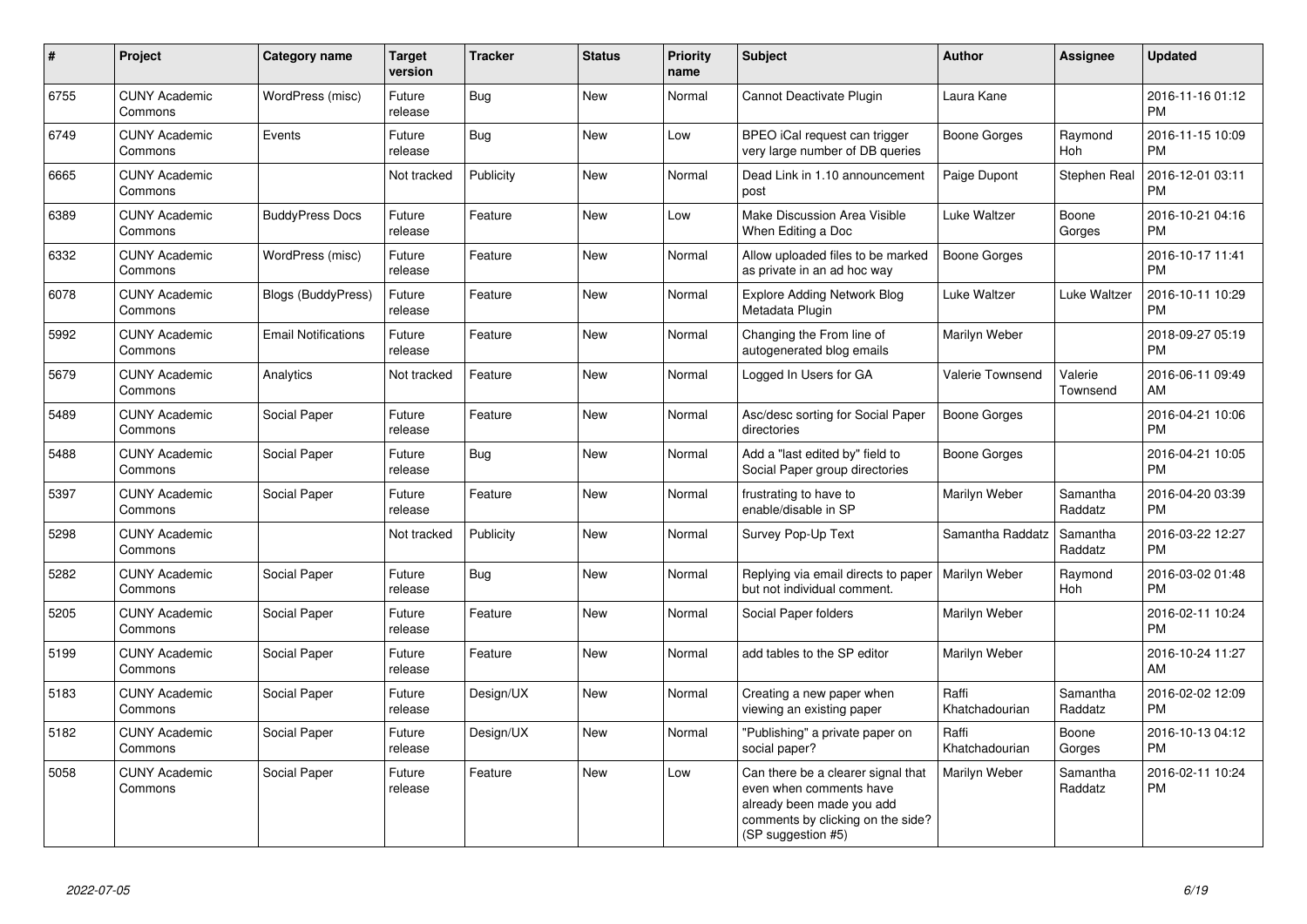| $\pmb{\#}$ | <b>Project</b>                  | Category name            | <b>Target</b><br>version | <b>Tracker</b> | <b>Status</b> | <b>Priority</b><br>name | <b>Subject</b>                                                                    | <b>Author</b>    | Assignee            | <b>Updated</b>                |
|------------|---------------------------------|--------------------------|--------------------------|----------------|---------------|-------------------------|-----------------------------------------------------------------------------------|------------------|---------------------|-------------------------------|
| 5053       | <b>CUNY Academic</b><br>Commons | Social Paper             | Future<br>release        | Feature        | New           | Low                     | Scrollable menu to add readers<br>(SP suggestion #4)                              | Marilyn Weber    | Samantha<br>Raddatz | 2016-04-21 05:21<br><b>PM</b> |
| 5052       | <b>CUNY Academic</b><br>Commons | Social Paper             | Future<br>release        | Feature        | <b>New</b>    | Low                     | Sentence by sentence or line by<br>line comments (SP suggestion #3)               | Marilyn Weber    | Boone<br>Gorges     | 2016-02-11 10:24<br><b>PM</b> |
| 5050       | <b>CUNY Academic</b><br>Commons | Social Paper             | Future<br>release        | Feature        | <b>New</b>    | Low                     | Making comments visible in SP<br>editing mode (SP suggestion #1)                  | Marilyn Weber    | Samantha<br>Raddatz | 2019-09-17 11:10<br><b>PM</b> |
| 4972       | <b>CUNY Academic</b><br>Commons | Analytics                | Not tracked              | <b>Bug</b>     | <b>New</b>    | Normal                  | <b>Newsletter Analytics</b>                                                       | Stephen Real     | Matt Gold           | 2015-12-09 12:54<br><b>PM</b> |
| 4635       | <b>CUNY Academic</b><br>Commons | Authentication           | Future<br>release        | Feature        | <b>New</b>    | Normal                  | Allow non-WP authentication                                                       | Boone Gorges     | Sonja Leix          | 2019-03-01 02:05<br><b>PM</b> |
| 4622       | <b>CUNY Academic</b><br>Commons | <b>Public Portfolio</b>  | Future<br>release        | Design/UX      | New           | Normal                  | <b>Profile Visibility Settings</b>                                                | Samantha Raddatz | Samantha<br>Raddatz | 2015-09-21 12:18<br><b>PM</b> |
| 4592       | <b>CUNY Academic</b><br>Commons | Events                   | Future<br>release        | Design/UX      | <b>New</b>    | Normal                  | Event Creation - Venue Dropdown<br>Slow                                           | Samantha Raddatz | Boone<br>Gorges     | 2015-09-14 04:56<br><b>PM</b> |
| 4535       | <b>CUNY Academic</b><br>Commons | My Commons               | Future<br>release        | <b>Bug</b>     | <b>New</b>    | Low                     | My Commons filter issue                                                           | scott voth       | Raymond<br>Hoh      | 2015-09-01 11:17<br>AM        |
| 4481       | <b>CUNY Academic</b><br>Commons | Events                   | Future<br>release        | Feature        | New           | Normal                  | Group admins/mods should have<br>the ability to unlink an event from<br>the group | Boone Gorges     | Boone<br>Gorges     | 2017-04-24 03:53<br><b>PM</b> |
| 4253       | <b>CUNY Academic</b><br>Commons | <b>Public Portfolio</b>  | Future<br>release        | Design/UX      | <b>New</b>    | Normal                  | Encourage users to add portfolio<br>content                                       | Samantha Raddatz | Samantha<br>Raddatz | 2015-07-07 11:32<br>AM        |
| 4226       | <b>CUNY Academic</b><br>Commons | <b>BuddyPress Docs</b>   | Future<br>release        | Design/UX      | New           | Normal                  | Add option to connect a Doc with<br>a Group                                       | Samantha Raddatz | Samantha<br>Raddatz | 2015-09-09 04:08<br><b>PM</b> |
| 4225       | <b>CUNY Academic</b><br>Commons | DiRT Integration         | Future<br>release        | Design/UX      | <b>New</b>    | Normal                  | Add information to DIRT page (in<br>Create a Group)                               | Samantha Raddatz | Matt Gold           | 2015-06-26 03:14<br><b>PM</b> |
| 4222       | <b>CUNY Academic</b><br>Commons | <b>User Experience</b>   | Future<br>release        | Design/UX      | <b>New</b>    | Normal                  | Add information to 'Delete<br>Account' page                                       | Samantha Raddatz | scott voth          | 2015-06-26 11:35<br>AM        |
| 3691       | <b>CUNY Academic</b><br>Commons | <b>WordPress Plugins</b> | Future<br>release        | Bug            | New           | Normal                  | <b>WPMU Domain Mapping</b><br>Debugging on cdev                                   | Raymond Hoh      | Matt Gold           | 2014-12-12 09:04<br>AM        |
| 3657       | <b>CUNY Academic</b><br>Commons | WordPress (misc)         | Not tracked              | Feature        | New           | Normal                  | Create alert for GC email<br>addresses                                            | Matt Gold        | Matt Gold           | 2016-04-14 11:29<br><b>PM</b> |
| 3615       | <b>CUNY Academic</b><br>Commons | Redmine                  | Not tracked              | Feature        | <b>New</b>    | Low                     | Create Redmine issues via email                                                   | Dominic Giglio   | Boone<br>Gorges     | 2017-11-16 11:36<br>AM        |
| 3580       | <b>CUNY Academic</b><br>Commons | Group Blogs              | Future<br>release        | Feature        | <b>New</b>    | Normal                  | Multiple blogs per group                                                          | Boone Gorges     | Boone<br>Gorges     | 2018-02-20 02:02<br><b>PM</b> |
| 3565       | <b>CUNY Academic</b><br>Commons | My Commons               | Not tracked              | Documentation  | New           | Normal                  | Load Newest inconsistencies                                                       | Chris Stein      | scott voth          | 2015-11-09 01:16<br><b>PM</b> |
| 3509       | <b>CUNY Academic</b><br>Commons | Publicity                | 1.7                      | Publicity      | <b>New</b>    | Normal                  | Create 1.7 digital signage imagery                                                | Micki Kaufman    | Marilyn<br>Weber    | 2014-10-01 12:40<br><b>PM</b> |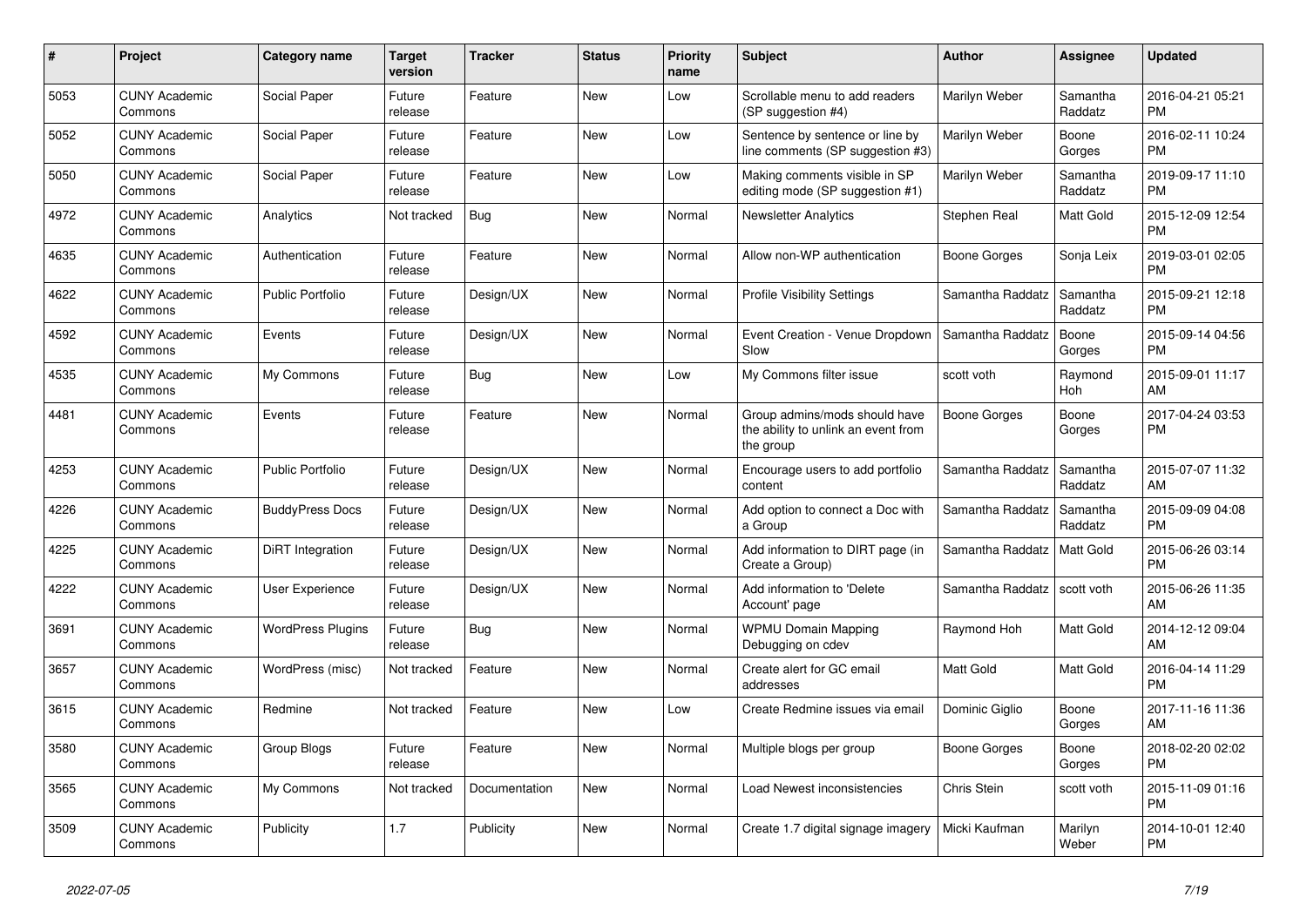| #     | Project                         | <b>Category name</b>       | <b>Target</b><br>version | <b>Tracker</b> | <b>Status</b> | <b>Priority</b><br>name | <b>Subject</b>                                                                             | Author              | <b>Assignee</b>     | <b>Updated</b>                |
|-------|---------------------------------|----------------------------|--------------------------|----------------|---------------|-------------------------|--------------------------------------------------------------------------------------------|---------------------|---------------------|-------------------------------|
| 3506  | <b>CUNY Academic</b><br>Commons | Publicity                  | 1.7                      | Publicity      | <b>New</b>    | Normal                  | Prepare 1.7 email messaging                                                                | Micki Kaufman       | Micki<br>Kaufman    | 2014-10-01 12:36<br><b>PM</b> |
| 3059  | <b>CUNY Academic</b><br>Commons | Group Forums               | Future<br>release        | Design/UX      | New           | Normal                  | Forum Post Permissable Content<br><b>Explanatory Text</b>                                  | Chris Stein         | Chris Stein         | 2015-04-02 11:27<br>AM        |
| 3048  | <b>CUNY Academic</b><br>Commons | <b>Public Portfolio</b>    | Future<br>release        | Feature        | <b>New</b>    | Low                     | Images for rich text profile fields                                                        | Boone Gorges        | Boone<br>Gorges     | 2014-02-19 12:56<br><b>PM</b> |
| 2753  | <b>CUNY Academic</b><br>Commons | <b>Public Portfolio</b>    | Future<br>release        | Feature        | New           | Normal                  | Create actual actual tagification in<br>academic interests and other<br>fields             | Micki Kaufman       | Boone<br>Gorges     | 2015-01-05 08:52<br><b>PM</b> |
| 1167  | <b>CUNY Academic</b><br>Commons | <b>Email Invitations</b>   | Future<br>release        | Feature        | New           | Low                     | Allow email invitations to be resent                                                       | <b>Boone Gorges</b> | Boone<br>Gorges     | 2015-11-12 12:53<br>AM        |
| 1166  | <b>CUNY Academic</b><br>Commons | <b>Email Invitations</b>   | Future<br>release        | Feature        | New           | Low                     | Better organizational tools for Sent   Boone Gorges<br><b>Invites</b>                      |                     | Boone<br>Gorges     | 2015-11-09 06:02<br><b>PM</b> |
| 364   | <b>CUNY Academic</b><br>Commons | <b>WordPress Plugins</b>   | Future<br>release        | Feature        | New           | Normal                  | <b>Bulletin Board</b>                                                                      | <b>Matt Gold</b>    |                     | 2015-01-05 08:50<br><b>PM</b> |
| 308   | <b>CUNY Academic</b><br>Commons | Registration               | Future<br>release        | Feature        | New           | Normal                  | Group recommendations for<br>signup process                                                | <b>Boone Gorges</b> | Samantha<br>Raddatz | 2015-11-09 05:07<br><b>PM</b> |
| 15604 | <b>CUNY Academic</b><br>Commons | <b>Email Notifications</b> | Future<br>release        | Feature        | Assigned      | Normal                  | Restructure Commons Group<br>Digest Email Messages                                         | <b>Matt Gold</b>    | Boone<br>Gorges     | 2022-05-26 10:45<br>AM        |
| 13946 | <b>CUNY Academic</b><br>Commons | <b>WordPress Plugins</b>   | 2.1.0                    | Support        | Assigned      | Normal                  | <b>Custom Embed handler For</b><br>OneDrive files                                          | scott voth          | Raymond<br>Hoh      | 2022-05-26 10:46<br>AM        |
| 12436 | <b>CUNY Academic</b><br>Commons |                            | Not tracked              | Bug            | Assigned      | Normal                  | Nightly system downtime                                                                    | <b>Boone Gorges</b> |                     | 2020-08-01 09:30<br>AM        |
| 11519 | <b>CUNY Academic</b><br>Commons |                            | Not tracked              | Support        | Assigned      | Normal                  | comment option not appearing                                                               | Marilyn Weber       |                     | 2019-09-24 10:28<br>AM        |
| 11517 | <b>CUNY Academic</b><br>Commons |                            | Not tracked              | Feature        | Assigned      | Normal                  | wp-accessibility plugin should not<br>strip 'target="_blank" by default                    | <b>Boone Gorges</b> | Laurie Hurson       | 2019-09-24 09:57<br>AM        |
| 10659 | <b>CUNY Academic</b><br>Commons | Group Forums               | Future<br>release        | Feature        | Assigned      | Normal                  | Post to multiple groups via email                                                          | <b>Matt Gold</b>    | Raymond<br>Hoh      | 2018-11-15 12:54<br>AM        |
| 10368 | <b>CUNY Academic</b><br>Commons |                            | Future<br>release        | Feature        | Assigned      | Normal                  | Use ORCID data to populate<br>academic profile page                                        | Stephen Francoeur   | Boone<br>Gorges     | 2018-09-25 01:53<br><b>PM</b> |
| 9941  | <b>CUNY Academic</b><br>Commons | Wiki                       | Not tracked              | Support        | Assigned      | Normal                  | Wiki functionality                                                                         | <b>Matt Gold</b>    | Boone<br>Gorges     | 2018-06-26 10:57<br>AM        |
| 9895  | <b>CUNY Academic</b><br>Commons | Onboarding                 | Future<br>release        | Feature        | Assigned      | Normal                  | Add "Accept Invitation"<br>link/button/function to Group<br>and/or Site invitation emails? | Luke Waltzer        | Boone<br>Gorges     | 2018-06-07 12:42<br><b>PM</b> |
| 9835  | <b>CUNY Academic</b><br>Commons | Group Forums               | Future<br>release        | Bug            | Assigned      | Normal                  | add a "like" function?                                                                     | Marilyn Weber       | <b>Erik Trainer</b> | 2018-06-05 01:49<br><b>PM</b> |
| 9028  | <b>CUNY Academic</b><br>Commons | Onboarding                 | Future<br>release        | Feature        | Assigned      | Normal                  | suggest groups to new members<br>during the registration process                           | Matt Gold           | Chris Stein         | 2018-10-24 12:34<br><b>PM</b> |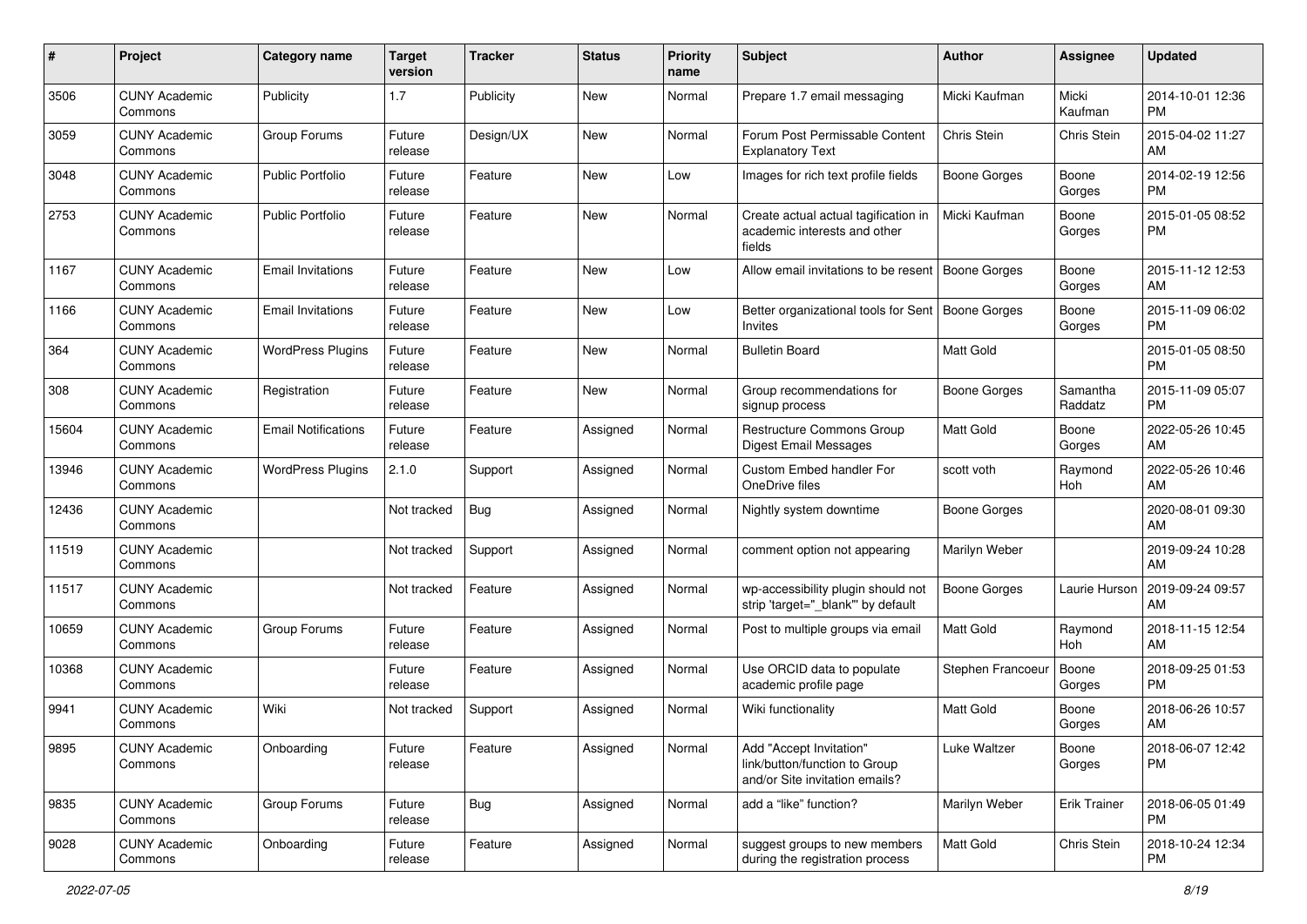| $\#$ | Project                         | Category name             | <b>Target</b><br>version | <b>Tracker</b> | <b>Status</b> | <b>Priority</b><br>name | <b>Subject</b>                                                                        | <b>Author</b>    | <b>Assignee</b>      | <b>Updated</b>                |
|------|---------------------------------|---------------------------|--------------------------|----------------|---------------|-------------------------|---------------------------------------------------------------------------------------|------------------|----------------------|-------------------------------|
| 9015 | <b>CUNY Academic</b><br>Commons | Groups (misc)             | Not tracked              | Outreach       | Assigned      | Normal                  | Email group admins the email<br>addresses of their groups                             | Matt Gold        | Matt Gold            | 2018-01-02 09:54<br>AM        |
| 8992 | <b>NYCDH Community</b><br>Site  |                           |                          | Bug            | Assigned      | Normal                  | Multiple RBE error reports                                                            | <b>Matt Gold</b> | Raymond<br>Hoh       | 2017-12-11 05:43<br><b>PM</b> |
| 8976 | <b>CUNY Academic</b><br>Commons | Reply By Email            | Not tracked              | Feature        | Assigned      | Normal                  | Package RBE new topics posting?                                                       | <b>Matt Gold</b> | Raymond<br>Hoh       | 2017-12-04 02:34<br><b>PM</b> |
| 8902 | <b>CUNY Academic</b><br>Commons | Design                    | Not tracked              | Feature        | Assigned      | Normal                  | Report back on research on<br><b>BuddyPress themes</b>                                | <b>Matt Gold</b> | <b>Michael Smith</b> | 2017-11-10 12:31<br><b>PM</b> |
| 8901 | <b>CUNY Academic</b><br>Commons | Accessibility             | Future<br>release        | Feature        | Assigned      | Normal                  | Theme analysis for accessibility                                                      | <b>Matt Gold</b> | Boone<br>Gorges      | 2022-04-26 11:59<br>AM.       |
| 8900 | <b>CUNY Academic</b><br>Commons | Accessibility             | Future<br>release        | Feature        | Assigned      | Normal                  | Look into tools to enforce<br>accessibility in WP environment                         | <b>Matt Gold</b> | Boone<br>Gorges      | 2022-04-26 11:59<br>AM        |
| 8898 | <b>CUNY Academic</b><br>Commons | Social Paper              | Not tracked              | Feature        | Assigned      | Normal                  | Usage data on docs and social<br>paper                                                | <b>Matt Gold</b> | Matt Gold            | 2017-11-16 11:32<br>AM        |
| 8837 | <b>CUNY Academic</b><br>Commons |                           | Not tracked              | Feature        | Assigned      | Normal                  | Create a form to request info from<br>people requesting premium<br>themes and plugins | <b>Matt Gold</b> | Marilyn<br>Weber     | 2017-11-14 03:35<br><b>PM</b> |
| 8836 | <b>CUNY Academic</b><br>Commons | <b>Blogs (BuddyPress)</b> | Future<br>release        | Feature        | Assigned      | Normal                  | Redesign site launch process                                                          | <b>Matt Gold</b> | Boone<br>Gorges      | 2019-10-03 02:49<br><b>PM</b> |
| 8666 | <b>CUNY Academic</b><br>Commons | Teaching                  | Not tracked              | Documentation  | Assigned      | Normal                  | Create Teaching on the Commons<br>Resource Page                                       | Matt Gold        | Laurie Hurson        | 2019-09-23 03:16<br><b>PM</b> |
| 8078 | <b>CUNY Academic</b><br>Commons | <b>WordPress Plugins</b>  | Future<br>release        | System Upgrade | Assigned      | Normal                  | <b>CommentPress Updates</b>                                                           | Margaret Galvan  | Christian<br>Wach    | 2017-05-08 03:49<br><b>PM</b> |
| 7828 | <b>CUNY Academic</b><br>Commons |                           | Not tracked              | Feature        | Assigned      | Normal                  | Theme Assessment 2017                                                                 | Margaret Galvan  | Margaret<br>Galvan   | 2017-05-02 10:41<br><b>PM</b> |
| 6995 | <b>CUNY Academic</b><br>Commons | Home Page                 | Not tracked              | Bug            | Assigned      | Normal                  | member filter on homepage not<br>working                                              | <b>Matt Gold</b> | Raymond<br>Hoh       | 2016-12-11 09:46<br><b>PM</b> |
| 6671 | <b>CUNY Academic</b><br>Commons | Reply By Email            | Not tracked              | Bug            | Assigned      | Normal                  | "Post too often" RBE error<br>message                                                 | Matt Gold        | Raymond<br>Hoh       | 2016-11-11 09:55<br>AM        |
| 6426 | <b>CUNY Academic</b><br>Commons | Spam/Spam<br>Prevention   | Future<br>release        | Feature        | Assigned      | Normal                  | Force captcha on all comments?                                                        | <b>Matt Gold</b> | <b>Tahir Butt</b>    | 2016-10-24 02:06<br><b>PM</b> |
| 6392 | <b>CUNY Academic</b><br>Commons | Group Forums              | Future<br>release        | Design/UX      | Assigned      | Low                     | Composition/Preview Panes in<br>Forum Posts                                           | Luke Waltzer     | Paige Dupont         | 2016-10-21 04:26<br><b>PM</b> |
| 6298 | <b>CUNY Academic</b><br>Commons | User Experience           | Not tracked              | Design/UX      | Assigned      | Normal                  | Examine data from survey                                                              | Matt Gold        | Margaret<br>Galvan   | 2016-10-14 12:16<br><b>PM</b> |
| 6115 | <b>CUNY Academic</b><br>Commons | Publicity                 | Not tracked              | Feature        | Assigned      | Normal                  | create digital signage for GC                                                         | Matt Gold        | scott voth           | 2016-10-11 10:09<br><b>PM</b> |
| 5955 | <b>CUNY Academic</b><br>Commons | Outreach                  | Future<br>release        | Feature        | Assigned      | Normal                  | Create auto-newsletter for<br>commons members                                         | <b>Matt Gold</b> | Luke Waltzer         | 2016-08-30 10:34<br>AM        |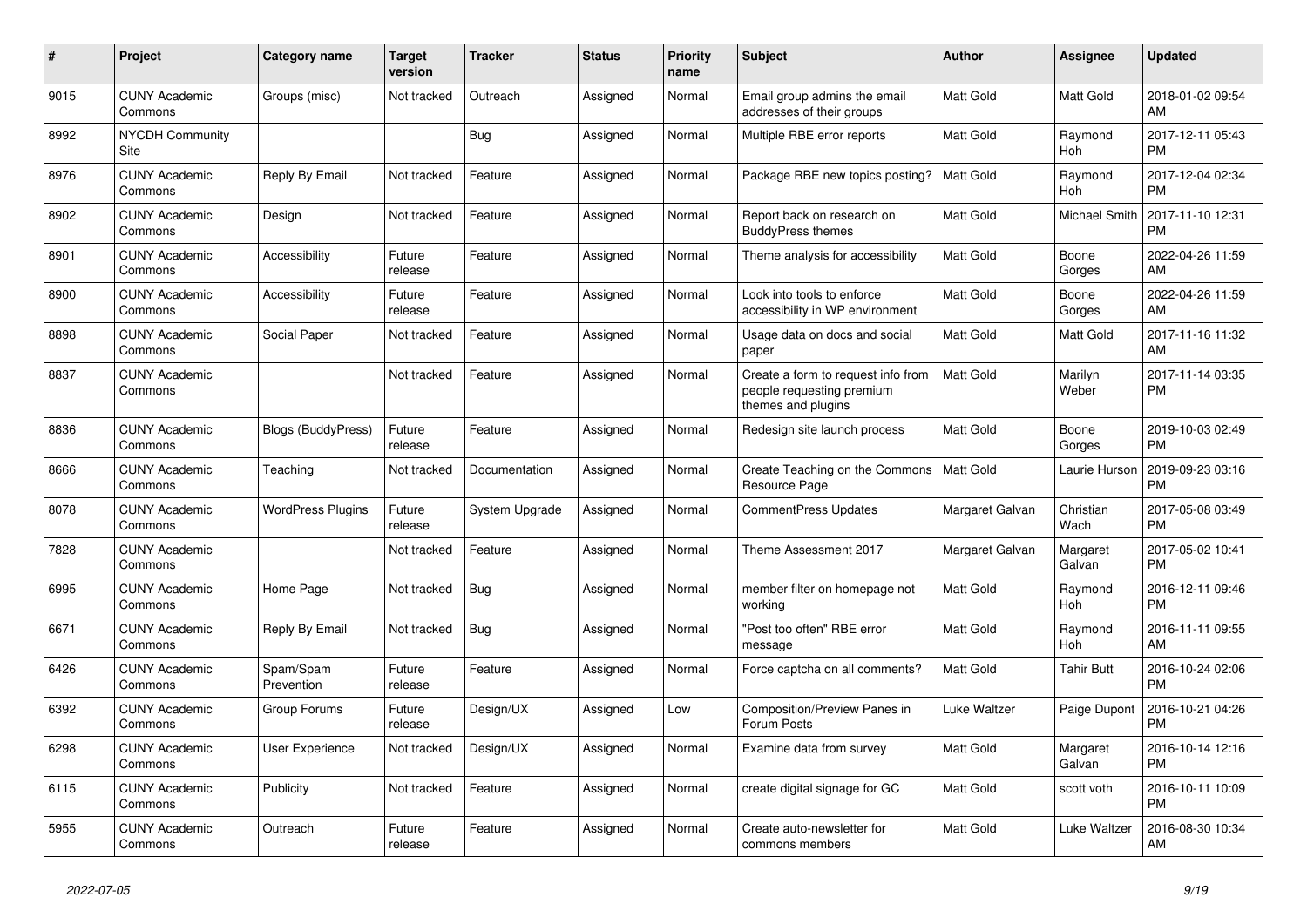| $\#$ | Project                         | <b>Category name</b>      | <b>Target</b><br>version | <b>Tracker</b> | <b>Status</b> | <b>Priority</b><br>name | <b>Subject</b>                                                      | <b>Author</b>           | <b>Assignee</b>     | <b>Updated</b>                |
|------|---------------------------------|---------------------------|--------------------------|----------------|---------------|-------------------------|---------------------------------------------------------------------|-------------------------|---------------------|-------------------------------|
| 5827 | <b>CUNY Academic</b><br>Commons | <b>Public Portfolio</b>   | Future<br>release        | Bug            | Assigned      | Normal                  | Academic Interests square bracket   scott voth<br>links not working |                         | <b>Chris Stein</b>  | 2016-08-11 11:59<br><b>PM</b> |
| 5696 | <b>CUNY Academic</b><br>Commons | Events                    | Future<br>release        | Feature        | Assigned      | Normal                  | Events Calendar - display options<br>calendar aggregation           | <b>Matt Gold</b>        | Boone<br>Gorges     | 2016-10-13 11:44<br>AM        |
| 5691 | <b>CUNY Academic</b><br>Commons | <b>Blogs (BuddyPress)</b> | Future<br>release        | Bug            | Assigned      | High                    | Differing numbers on Sites display                                  | <b>Matt Gold</b>        | Raymond<br>Hoh      | 2016-06-13 01:37<br><b>PM</b> |
| 5581 | <b>CUNY Academic</b><br>Commons | Analytics                 | Future<br>release        | Feature        | Assigned      | Normal                  | Explore alternatives to Google<br>Analytics                         | Matt Gold               | Valerie<br>Townsend | 2020-04-17 03:12<br><b>PM</b> |
| 5316 | <b>CUNY Academic</b><br>Commons | <b>User Experience</b>    | Future<br>release        | Feature        | Assigned      | Normal                  | Prompt user email address<br>updates                                | <b>Matt Gold</b>        | Stephen Real        | 2016-12-21 03:30<br><b>PM</b> |
| 5268 | <b>CUNY Academic</b><br>Commons | Group Forums              | Future<br>release        | Bug            | Assigned      | Normal                  | Long-time to post to multiple<br>groups                             | Luke Waltzer            | Daniel Jones        | 2016-09-07 06:31<br><b>PM</b> |
| 5234 | <b>CUNY Academic</b><br>Commons | Membership                | Future<br>release        | Feature        | Assigned      | Normal                  | Write Unconfirmed patch for WP                                      | Boone Gorges            | Boone<br>Gorges     | 2016-10-24 11:18<br>AM        |
| 5225 | <b>CUNY Academic</b><br>Commons | Registration              | Future<br>release        | Feature        | Assigned      | Normal                  | On-boarding Issues                                                  | Luke Waltzer            | Samantha<br>Raddatz | 2016-02-12 02:58<br><b>PM</b> |
| 5016 | <b>CUNY Academic</b><br>Commons | Events                    | Future<br>release        | Feature        | Assigned      | Low                     | Allow comments to be posted on<br>events                            | <b>Matt Gold</b>        | Raymond<br>Hoh      | 2019-03-01 02:23<br><b>PM</b> |
| 4986 | <b>CUNY Academic</b><br>Commons | ZenDesk                   | Not tracked              | Support        | Assigned      | Normal                  | Prepare documentation for<br>Zendesk re web widget                  | <b>Matt Gold</b>        | Samantha<br>Raddatz | 2016-02-25 03:09<br><b>PM</b> |
| 4980 | <b>CUNY Academic</b><br>Commons | Home Page                 | Future<br>release        | Feature        | Assigned      | Normal                  | <b>CAC Featured Content -- Adding</b><br>Randomization              | <b>Matt Gold</b>        | Boone<br>Gorges     | 2016-12-12 03:01<br><b>PM</b> |
| 4903 | <b>CUNY Academic</b><br>Commons | Events                    | Future<br>release        | Design/UX      | Assigned      | Normal                  | Improving visual appearance of<br>event calendars                   | Matt Gold               | Boone<br>Gorges     | 2016-10-13 11:51<br>AM        |
| 4661 | <b>CUNY Academic</b><br>Commons | <b>User Experience</b>    | Future<br>release        | Bug            | Assigned      | Normal                  | Simplify Events text                                                | Matt Gold               | Samantha<br>Raddatz | 2015-10-02 09:06<br><b>PM</b> |
| 4438 | <b>CUNY Academic</b><br>Commons | Events                    | Future<br>release        | Bug            | Assigned      | Normal                  | Events Calendar - Export<br><b>Recurring Events</b>                 | scott voth              | Daniel Jones        | 2016-05-23 04:25<br><b>PM</b> |
| 4404 | <b>CUNY Academic</b><br>Commons | <b>Public Portfolio</b>   | Future<br>release        | Design/UX      | Assigned      | Normal                  | Change color of permissions info<br>on portfolio editing interface  | Matt Gold               | Samantha<br>Raddatz | 2015-08-11 05:28<br><b>PM</b> |
| 4388 | <b>CUNY Academic</b><br>Commons | WordPress (misc)          | Future<br>release        | <b>Bug</b>     | Assigned      | Normal                  | Repeated request for<br>authentication.                             | Alice.Lynn<br>McMichael | Raymond<br>Hoh      | 2015-08-11 07:35<br><b>PM</b> |
| 4238 | <b>CUNY Academic</b><br>Commons | Events                    | Future<br>release        | Feature        | Assigned      | Normal                  | Copy Events to Other Groups?                                        | Matt Gold               | Boone<br>Gorges     | 2015-07-02 10:08<br>AM        |
| 4235 | <b>CUNY Academic</b><br>Commons |                           | Not tracked              | Design/UX      | Assigned      | Normal                  | Explore user experience around<br>comments on forum topics vs docs  | <b>Matt Gold</b>        | Samantha<br>Raddatz | 2015-07-21 10:23<br>AM        |
| 4221 | <b>CUNY Academic</b><br>Commons | Group Forums              | Future<br>release        | Design/UX      | Assigned      | Normal                  | Add 'Number of Posts' display<br>option to Forum page               | Samantha Raddatz        | Samantha<br>Raddatz | 2015-06-26 02:21<br><b>PM</b> |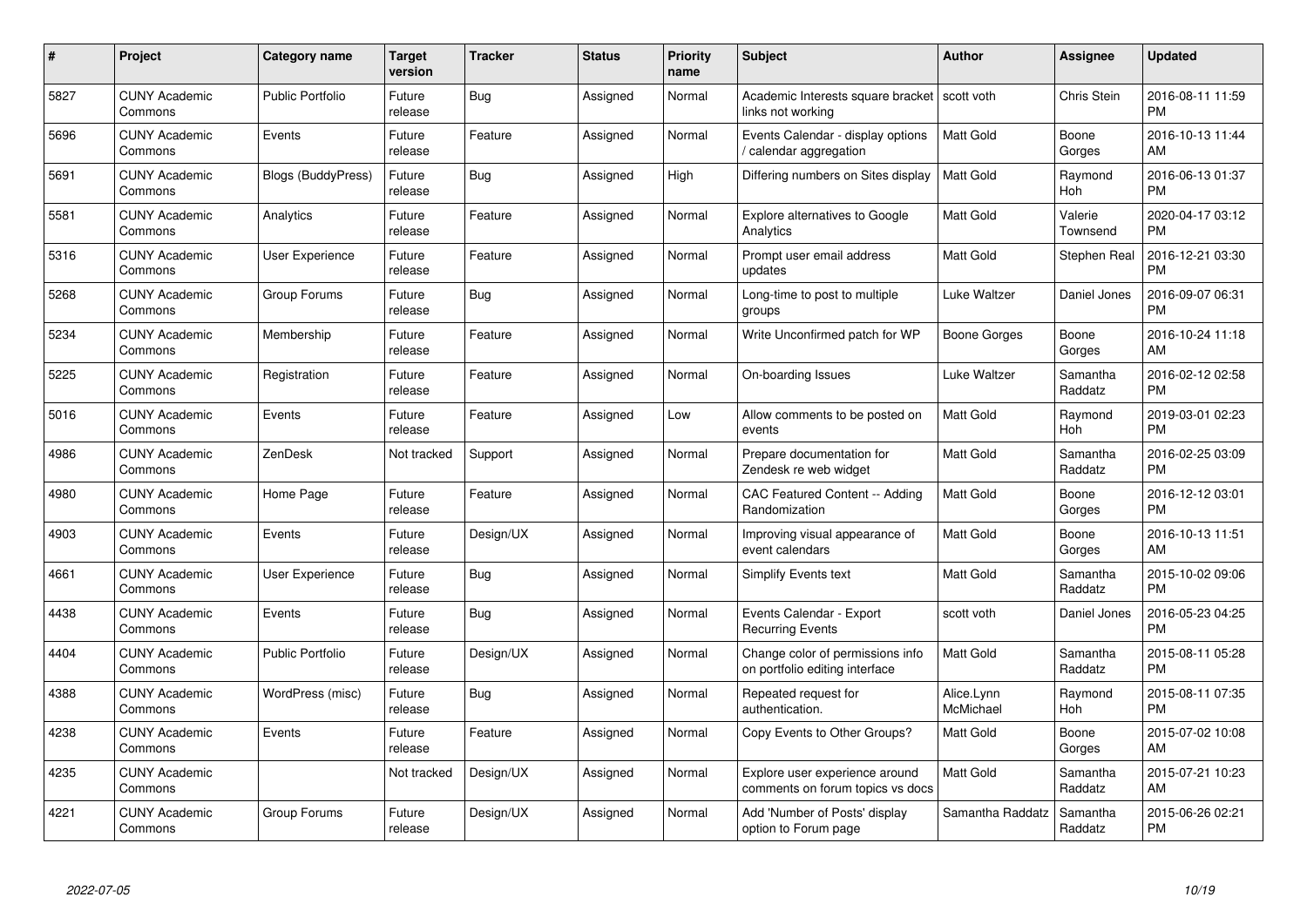| #    | Project                         | Category name           | <b>Target</b><br>version | Tracker       | <b>Status</b> | <b>Priority</b><br>name | <b>Subject</b>                                                             | <b>Author</b>    | Assignee            | <b>Updated</b>                |
|------|---------------------------------|-------------------------|--------------------------|---------------|---------------|-------------------------|----------------------------------------------------------------------------|------------------|---------------------|-------------------------------|
| 4070 | <b>CUNY Academic</b><br>Commons | Analytics               | Not tracked              | Support       | Assigned      | Normal                  | Request for JITP site analytics                                            | <b>Matt Gold</b> | Seth Persons        | 2016-02-23 03:09<br><b>PM</b> |
| 4053 | <b>CUNY Academic</b><br>Commons | Events                  | Future<br>release        | Feature       | Assigned      | Normal                  | Create new tab for past events                                             | <b>Matt Gold</b> | Boone<br>Gorges     | 2015-05-12 02:10<br><b>PM</b> |
| 4027 | <b>CUNY Academic</b><br>Commons | Commons In A Box        | Not tracked              | Design/UX     | Assigned      | Normal                  | Usability review of CBOX update<br>procedures                              | <b>Matt Gold</b> | Samantha<br>Raddatz | 2015-05-11 06:36<br><b>PM</b> |
| 3770 | <b>CUNY Academic</b><br>Commons | <b>Public Portfolio</b> | Future<br>release        | Feature       | Assigned      | Normal                  | Improve Layout/Formatting of<br>Positions Area on Public Portfolios        | <b>Matt Gold</b> | <b>Chris Stein</b>  | 2015-04-01 09:17<br><b>PM</b> |
| 3768 | <b>CUNY Academic</b><br>Commons | <b>Public Portfolio</b> | Future<br>release        | Feature       | Assigned      | Normal                  | Institutions/Past positions on<br>public portfolios                        | Matt Gold        | Boone<br>Gorges     | 2018-04-23 10:44<br>AM        |
| 3759 | <b>CUNY Academic</b><br>Commons | WordPress (misc)        | Future<br>release        | Feature       | Assigned      | Normal                  | Review Interface for Adding Users<br>to Blogs                              | <b>Matt Gold</b> | Boone<br>Gorges     | 2015-03-24 05:52<br><b>PM</b> |
| 3662 | <b>CUNY Academic</b><br>Commons | <b>SEO</b>              | Future<br>release        | Feature       | Assigned      | Normal                  | Duplicate Content/SEO/Google<br>issues                                     | <b>Matt Gold</b> | Raymond<br>Hoh      | 2015-04-13 04:37<br><b>PM</b> |
| 3577 | <b>CUNY Academic</b><br>Commons | My Commons              | Future<br>release        | Design/UX     | Assigned      | Normal                  | Replies to items in My Commons                                             | <b>Matt Gold</b> | Raymond<br>Hoh      | 2015-04-09 05:19<br><b>PM</b> |
| 3536 | <b>CUNY Academic</b><br>Commons | My Commons              | Future<br>release        | Feature       | Assigned      | Normal                  | Infinite Scroll on My Commons<br>page                                      | Matt Gold        | Raymond<br>Hoh      | 2015-04-13 04:42<br><b>PM</b> |
| 3524 | <b>CUNY Academic</b><br>Commons | Documentation           | Not tracked              | Documentation | Assigned      | Normal                  | Post describing all you can do<br>when starting up a new blog/group        | Matt Gold        | scott voth          | 2014-10-04 12:56<br><b>PM</b> |
| 3517 | <b>CUNY Academic</b><br>Commons | My Commons              | Future<br>release        | Feature       | Assigned      | Normal                  | Mute/Unmute My Commons<br>updates                                          | <b>Matt Gold</b> | Raymond<br>Hoh      | 2015-11-09 01:19<br><b>PM</b> |
| 3511 | <b>CUNY Academic</b><br>Commons | Publicity               | 1.7                      | Publicity     | Assigned      | Normal                  | Social media for 1.7                                                       | Micki Kaufman    | Sarah<br>Morgano    | 2014-10-14 03:32<br><b>PM</b> |
| 3510 | <b>CUNY Academic</b><br>Commons | Publicity               | 1.7                      | Publicity     | Assigned      | Normal                  | Post on the News Blog re: 'My<br>Commons'                                  | Micki Kaufman    | Sarah<br>Morgano    | 2014-10-15 11:18<br>AM        |
| 3492 | <b>CUNY Academic</b><br>Commons | <b>WordPress Themes</b> | Future<br>release        | Support       | Assigned      | Normal                  | Add CBOX theme to the<br>Commons                                           | scott voth       | Raymond<br>Hoh      | 2014-10-08 05:55<br><b>PM</b> |
| 3475 | <b>CUNY Academic</b><br>Commons | Events                  | Future<br>release        | Feature       | Assigned      | Normal                  | Request to add plugin to<br>streamline room<br>booking/appointment booking | Naomi Barrettara | Boone<br>Gorges     | 2014-12-01 05:14<br><b>PM</b> |
| 3473 | <b>CUNY Academic</b><br>Commons | User Experience         | Future<br>release        | Feature       | Assigned      | Normal                  | Commons profile: Add help info<br>about "Positions" replacing "title"      | Keith Miyake     | Samantha<br>Raddatz | 2015-11-09 02:28<br><b>PM</b> |
| 3458 | <b>CUNY Academic</b><br>Commons | Groups (misc)           | Future<br>release        | Feature       | Assigned      | Normal                  | Filter Members of Group by<br>Campus                                       | Michael Smith    | Samantha<br>Raddatz | 2014-09-26 08:32<br><b>PM</b> |
| 3354 | <b>CUNY Academic</b><br>Commons | <b>Group Files</b>      | Future<br>release        | Feature       | Assigned      | Low                     | Allow Group Download of Multiple<br><b>Selected Files</b>                  | <b>Matt Gold</b> | <b>Chris Stein</b>  | 2014-08-01 08:50<br>AM        |
| 3330 | <b>CUNY Academic</b><br>Commons | My Commons              | Future<br>release        | Feature       | Assigned      | Normal                  | 'Commons Information" tool                                                 | Boone Gorges     | Chris Stein         | 2014-09-22 08:46<br><b>PM</b> |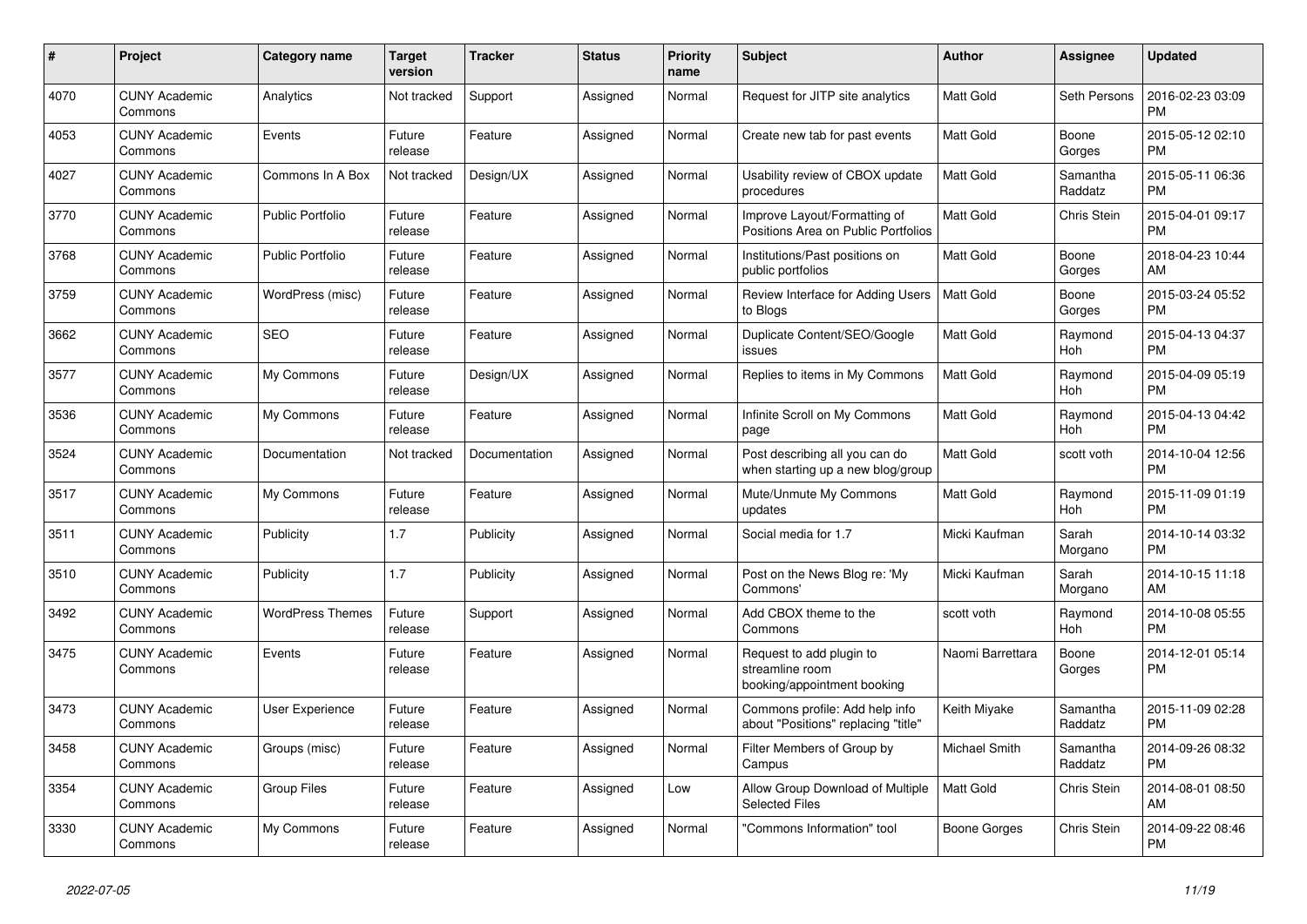| #    | Project                         | <b>Category name</b>           | <b>Target</b><br>version | <b>Tracker</b> | <b>Status</b> | <b>Priority</b><br>name | Subject                                                                     | Author              | <b>Assignee</b>   | <b>Updated</b>                |
|------|---------------------------------|--------------------------------|--------------------------|----------------|---------------|-------------------------|-----------------------------------------------------------------------------|---------------------|-------------------|-------------------------------|
| 3308 | <b>CUNY Academic</b><br>Commons | Group Invitations              | Future<br>release        | Feature        | Assigned      | Normal                  | Allow members to rescind group<br>invitations                               | <b>Matt Gold</b>    | Boone<br>Gorges   | 2015-04-01 08:53<br><b>PM</b> |
| 3230 | <b>CUNY Academic</b><br>Commons | Internal Tools and<br>Workflow | Not tracked              | Feature        | Assigned      | High                    | Scripts for quicker<br>provisioning/updating of<br>development environments | <b>Boone Gorges</b> | Boone<br>Gorges   | 2016-01-26 04:54<br><b>PM</b> |
| 3220 | <b>CUNY Academic</b><br>Commons | <b>Public Portfolio</b>        | Future<br>release        | Feature        | Assigned      | Normal                  | Add indent/outdent option to<br>Formatting Buttons on Profile<br>Page       | <b>Matt Gold</b>    | Boone<br>Gorges   | 2014-05-21 10:39<br><b>PM</b> |
| 3193 | <b>CUNY Academic</b><br>Commons | Group Forums                   | Future<br>release        | Feature        | Assigned      | Normal                  | bbPress 2.x dynamic roles and<br>RBE                                        | <b>Boone Gorges</b> | Boone<br>Gorges   | 2014-09-30 01:30<br><b>PM</b> |
| 3192 | <b>CUNY Academic</b><br>Commons | Group Forums                   | Future<br>release        | Feature        | Assigned      | Normal                  | Customizable forum views for<br>bbPress 2.x group forums                    | Boone Gorges        | Raymond<br>Hoh    | 2015-11-09 12:47<br><b>PM</b> |
| 3090 | <b>CUNY Academic</b><br>Commons | Twitter page                   | Future<br>release        | Feature        | Assigned      | Normal                  | Prevent Retweets from showing<br>up on Commons twitter page                 | <b>Matt Gold</b>    | <b>Tahir Butt</b> | 2016-10-24 11:31<br>AM        |
| 3080 | <b>CUNY Academic</b><br>Commons | <b>Group Files</b>             | Future<br>release        | Feature        | Assigned      | Low                     | Create a system to keep track of<br>file changes                            | <b>Matt Gold</b>    | Boone<br>Gorges   | 2014-02-26 10:04<br><b>PM</b> |
| 3042 | <b>CUNY Academic</b><br>Commons | <b>Public Portfolio</b>        | Future<br>release        | Feature        | Assigned      | Normal                  | Browsing member interests                                                   | Matt Gold           | Boone<br>Gorges   | 2015-03-21 09:04<br><b>PM</b> |
| 3002 | <b>CUNY Academic</b><br>Commons | Search                         | Future<br>release        | Feature        | Assigned      | Normal                  | Overhaul CAC search by using<br>external search appliance                   | <b>Boone Gorges</b> | Boone<br>Gorges   | 2020-07-15 03:05<br><b>PM</b> |
| 2881 | <b>CUNY Academic</b><br>Commons | <b>Public Portfolio</b>        | Future<br>release        | Feature        | Assigned      | Normal                  | Redesign the UX for Profiles                                                | Chris Stein         | Chris Stein       | 2016-10-13 12:45<br><b>PM</b> |
| 2832 | <b>CUNY Academic</b><br>Commons | Public Portfolio               | Future<br>release        | Feature        | Assigned      | Normal                  | Improve interface for (not)<br>auto-linking profile fields                  | <b>Boone Gorges</b> | Chris Stein       | 2015-01-05 08:52<br><b>PM</b> |
| 2754 | <b>CUNY Academic</b><br>Commons | Design                         | Future<br>release        | Feature        | Assigned      | Normal                  | Determine strategy for CAC logo<br>handling in top header                   | Micki Kaufman       | Chris Stein       | 2015-01-05 08:53<br><b>PM</b> |
| 2666 | <b>CUNY Academic</b><br>Commons | About page                     | Not tracked              | Documentation  | Assigned      | Normal                  | <b>Update About Text</b>                                                    | Chris Stein         | Luke Waltzer      | 2016-03-04 11:19<br>AM        |
| 2618 | <b>NYCDH Community</b><br>Site  |                                |                          | Bug            | Assigned      | Low                     | Mark blogs as spam when created<br>by users marked as spam                  | Matt Gold           | Boone<br>Gorges   | 2013-06-09 11:38<br><b>PM</b> |
| 2612 | <b>CUNY Academic</b><br>Commons |                                | Not tracked              | Publicity      | Assigned      | Normal                  | Pinterest site for the Commons                                              | local admin         | Sarah<br>Morgano  | 2016-03-04 11:19<br>AM        |
| 2610 | <b>CUNY Academic</b><br>Commons | Group Invitations              | Future<br>release        | Feature        | Assigned      | Low                     | Request: Custom invitation<br>message to group invites                      | local admin         | Boone<br>Gorges   | 2015-11-09 06:13<br>PM        |
| 2577 | <b>NYCDH Community</b><br>Site  |                                |                          | Feature        | Assigned      | Low                     | Investigate Potential to Add Links<br>to the Forum                          | Mark Newton         | Alex Gil          | 2013-05-16 09:40<br><b>PM</b> |
| 2574 | NYCDH Community<br>Site         |                                |                          | Feature        | Assigned      | Normal                  | Add Way to Upload Files to<br>Groups                                        | Mark Newton         | Raymond<br>Hoh    | 2013-05-18 07:46<br><b>PM</b> |
| 2571 | NYCDH Community<br>Site         |                                |                          | Feature        | Assigned      | Normal                  | Add Google custom search box to<br>homepage                                 | Mark Newton         | Raymond<br>Hoh    | 2013-05-18 07:49<br><b>PM</b> |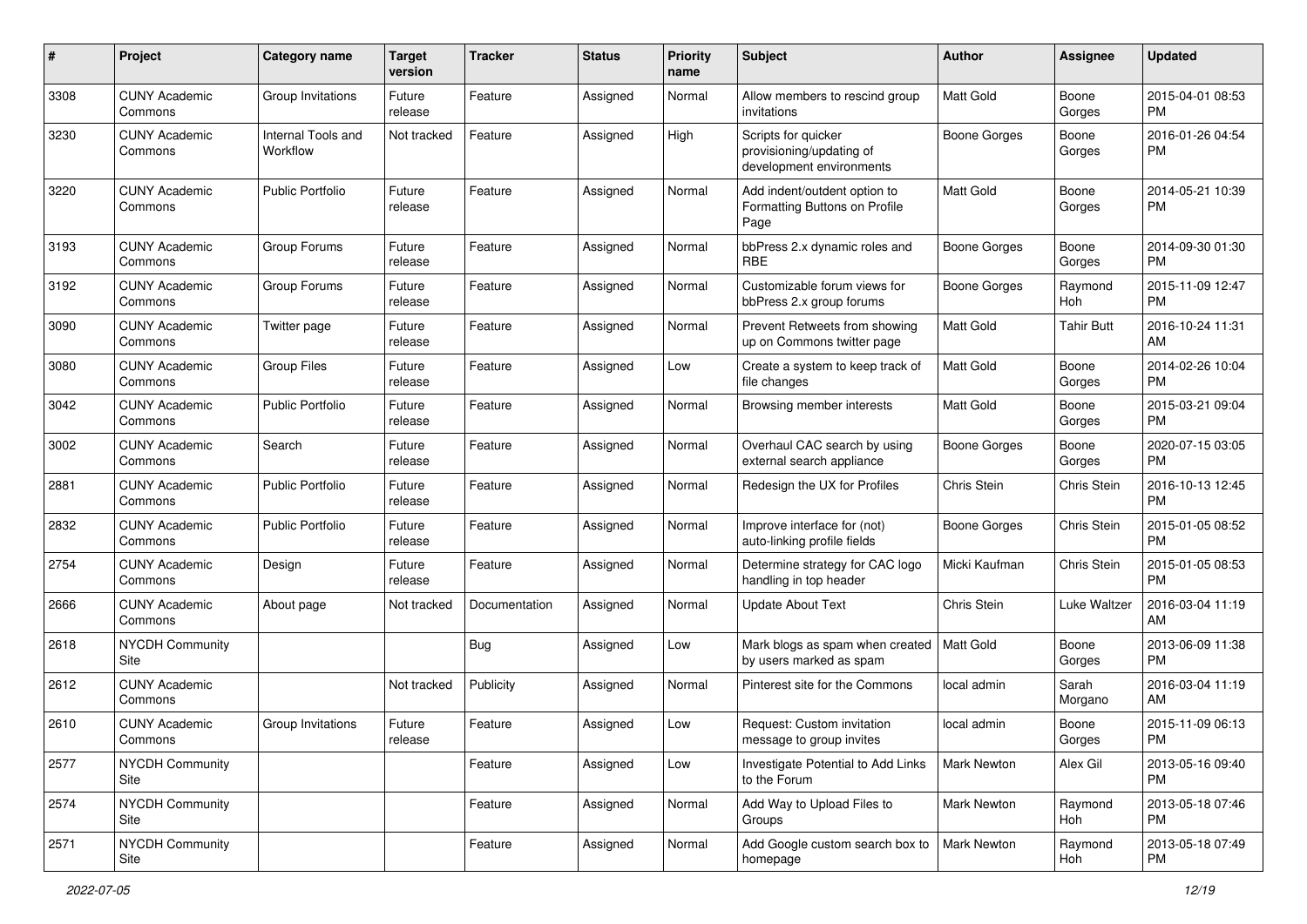| #    | Project                         | Category name            | <b>Target</b><br>version | <b>Tracker</b> | <b>Status</b> | Priority<br>name | <b>Subject</b>                                                               | <b>Author</b>       | Assignee            | <b>Updated</b>                |
|------|---------------------------------|--------------------------|--------------------------|----------------|---------------|------------------|------------------------------------------------------------------------------|---------------------|---------------------|-------------------------------|
| 2523 | <b>CUNY Academic</b><br>Commons | <b>BuddyPress Docs</b>   | Future<br>release        | Feature        | Assigned      | Normal           | Allow Users to Upload Images to<br><b>BP</b> Docs                            | <b>Matt Gold</b>    | Boone<br>Gorges     | 2015-11-09 06:14<br><b>PM</b> |
| 2325 | <b>CUNY Academic</b><br>Commons | BuddyPress (misc)        | Future<br>release        | Feature        | Assigned      | Low              | Profile should have separate fields<br>for first/last names                  | local admin         | Boone<br>Gorges     | 2015-11-09 06:09<br><b>PM</b> |
| 2223 | <b>CUNY Academic</b><br>Commons | <b>WordPress Plugins</b> | Future<br>release        | Feature        | Assigned      | Low              | Add Participad to the CUNY<br><b>Academic Commons</b>                        | Matt Gold           | Boone<br>Gorges     | 2014-09-17 10:03<br><b>PM</b> |
| 2175 | <b>CUNY Academic</b><br>Commons | WordPress (misc)         | Not tracked              | Support        | Assigned      | Normal           | Subscibe 2 vs. Jetpack<br>subscription options                               | local admin         | Matt Gold           | 2016-01-26 04:58<br><b>PM</b> |
| 2167 | <b>CUNY Academic</b><br>Commons | WordPress (misc)         | Future<br>release        | <b>Bug</b>     | Assigned      | Normal           | <b>CAC-Livestream Plugin Issues</b>                                          | Michael Smith       | Dominic<br>Giglio   | 2015-01-02 03:06<br><b>PM</b> |
| 2013 | <b>CUNY Academic</b><br>Commons | <b>Public Portfolio</b>  | Future<br>release        | Feature        | Assigned      | Low              | Have Profile Privacy Options show<br>up only for filled-in fields            | Matt Gold           | Boone<br>Gorges     | 2015-11-09 06:09<br><b>PM</b> |
| 1983 | <b>CUNY Academic</b><br>Commons | Home Page                | Future<br>release        | Feature        | Assigned      | Low              | Media Library integration with<br>Featured Content plugin                    | Boone Gorges        | Dominic<br>Giglio   | 2014-03-17 10:34<br>AM        |
| 1888 | <b>CUNY Academic</b><br>Commons | Home Page                | Future<br>release        | Feature        | Assigned      | Normal           | Refactor BP MPO Activity Filter to<br>support proper pagination              | Sarah Morgano       | Boone<br>Gorges     | 2014-05-01 07:11<br><b>PM</b> |
| 1744 | <b>CUNY Academic</b><br>Commons | <b>BuddyPress Docs</b>   | Future<br>release        | Feature        | Assigned      | Normal           | Spreadsheet-style Docs                                                       | Boone Gorges        | Boone<br>Gorges     | 2015-11-09 06:13<br><b>PM</b> |
| 1562 | <b>CUNY Academic</b><br>Commons | <b>WordPress Plugins</b> | Future<br>release        | Feature        | Assigned      | Low              | Play with NYT Collaborative<br>Authoring Tool                                | <b>Matt Gold</b>    | Boone<br>Gorges     | 2015-01-05 08:47<br><b>PM</b> |
| 1508 | <b>CUNY Academic</b><br>Commons | WordPress (misc)         | Future<br>release        | Feature        | Assigned      | Normal           | Share login cookies across<br>mapped domains                                 | Boone Gorges        | Boone<br>Gorges     | 2012-07-02 12:12<br><b>PM</b> |
| 1460 | <b>CUNY Academic</b><br>Commons | Analytics                | Future<br>release        | Feature        | Assigned      | Normal           | <b>Update System Report</b>                                                  | <b>Brian Foote</b>  | Boone<br>Gorges     | 2015-11-09 06:13<br><b>PM</b> |
| 1423 | <b>CUNY Academic</b><br>Commons | BuddyPress (misc)        | Future<br>release        | Feature        | Assigned      | Low              | Show an avatar for pingback<br>comment activity items                        | Boone Gorges        | Tahir Butt          | 2016-10-24 12:03<br><b>PM</b> |
| 1422 | <b>CUNY Academic</b><br>Commons | <b>BuddyPress Docs</b>   | Future<br>release        | Feature        | Assigned      | Normal           | Make "created Doc" activity icons<br>non-mini                                | <b>Boone Gorges</b> | Boone<br>Gorges     | 2015-11-09 05:48<br><b>PM</b> |
| 1417 | <b>CUNY Academic</b><br>Commons | <b>BuddyPress Docs</b>   | Future<br>release        | Feature        | Assigned      | Low              | <b>Bulk actions for BuddyPress Docs</b>                                      | Boone Gorges        | Boone<br>Gorges     | 2016-10-17 10:41<br><b>PM</b> |
| 1192 | <b>CUNY Academic</b><br>Commons | <b>Group Files</b>       | Future<br>release        | Feature        | Assigned      | Low              | When posting group files, allow<br>users to add a category without<br>saving | Matt Gold           | Raymond<br>Hoh      | 2015-11-09 05:53<br><b>PM</b> |
| 1165 | <b>CUNY Academic</b><br>Commons | <b>Email Invitations</b> | Future<br>release        | Feature        | Assigned      | Low              | Allow saved lists of invitees under<br>Send Invites                          | Boone Gorges        | Boone<br>Gorges     | 2015-11-09 06:03<br><b>PM</b> |
| 1105 | <b>CUNY Academic</b><br>Commons | WordPress (misc)         | Future<br>release        | Feature        | Assigned      | Normal           | Rephrase Blog Privacy Options                                                | Matt Gold           | Samantha<br>Raddatz | 2015-11-09 06:19<br><b>PM</b> |
| 940  | <b>CUNY Academic</b><br>Commons | Redmine                  | Future<br>release        | Feature        | Assigned      | Low              | Communication with users after<br>releases                                   | <b>Matt Gold</b>    | Dominic<br>Giglio   | 2012-09-09 04:36<br><b>PM</b> |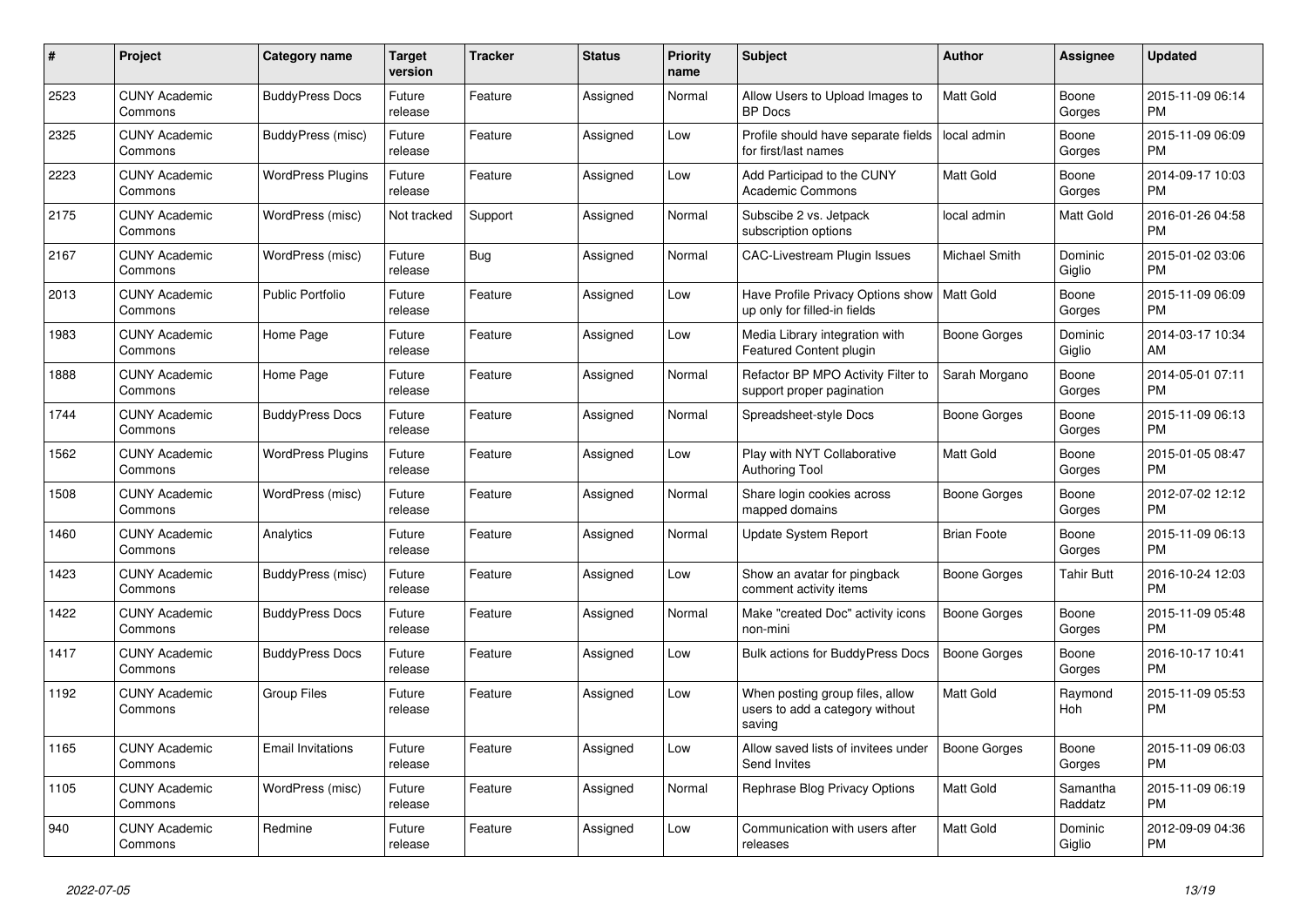| #   | Project                         | <b>Category name</b>     | <b>Target</b><br>version | <b>Tracker</b> | <b>Status</b> | <b>Priority</b><br>name | <b>Subject</b>                                                                            | <b>Author</b>     | <b>Assignee</b>     | <b>Updated</b>                |
|-----|---------------------------------|--------------------------|--------------------------|----------------|---------------|-------------------------|-------------------------------------------------------------------------------------------|-------------------|---------------------|-------------------------------|
| 860 | <b>CUNY Academic</b><br>Commons | Design                   | Future<br>release        | Design/UX      | Assigned      | Normal                  | <b>Standardize Button Treatment</b><br>Across the Commons                                 | Chris Stein       | Chris Stein         | 2014-05-01 09:45<br>AM        |
| 658 | <b>CUNY Academic</b><br>Commons | <b>WordPress Plugins</b> | Future<br>release        | Feature        | Assigned      | Normal                  | Rebulid Sitewide Tag Suggestion                                                           | <b>Matt Gold</b>  | Boone<br>Gorges     | 2015-01-05 08:47<br><b>PM</b> |
| 653 | <b>CUNY Academic</b><br>Commons | Group Blogs              | Future<br>release        | Feature        | Assigned      | Normal                  | Redesign Integration of Groups<br>and Blogs                                               | Matt Gold         | Samantha<br>Raddatz | 2015-11-09 05:40<br><b>PM</b> |
| 636 | <b>CUNY Academic</b><br>Commons | WordPress (misc)         | Not tracked              | Support        | Assigned      | Normal                  | Create Lynda.com-like Table of<br><b>Contents for Prospective Tutorial</b><br>Screencasts | <b>Matt Gold</b>  | scott voth          | 2016-02-23 03:12<br><b>PM</b> |
| 635 | <b>CUNY Academic</b><br>Commons | BuddyPress (misc)        | Future<br>release        | Feature        | Assigned      | Normal                  | Big Blue Button -<br>Videoconferencing in Groups and<br><b>Blogs</b>                      | <b>Matt Gold</b>  | Boone<br>Gorges     | 2011-03-14 03:24<br><b>PM</b> |
| 618 | <b>CUNY Academic</b><br>Commons | <b>BuddyPress Docs</b>   | Future<br>release        | Feature        | Assigned      | Normal                  | <b>BuddyPress Docs: export formats</b>                                                    | Boone Gorges      | Boone<br>Gorges     | 2015-11-09 05:38<br><b>PM</b> |
| 599 | <b>CUNY Academic</b><br>Commons | BuddyPress (misc)        | Future<br>release        | Feature        | Assigned      | Normal                  | Consider adding rating plugins for<br>BuddyPress/BBPress                                  | <b>Matt Gold</b>  | Boone<br>Gorges     | 2011-08-22 06:50<br><b>PM</b> |
| 585 | <b>CUNY Academic</b><br>Commons | Group Forums             | Future<br>release        | Feature        | Assigned      | Normal                  | Merge Forum Topics                                                                        | Sarah Morgano     | Boone<br>Gorges     | 2011-07-06 04:11<br><b>PM</b> |
| 554 | <b>CUNY Academic</b><br>Commons | BuddyPress (misc)        | Future<br>release        | Feature        | Assigned      | Normal                  | Add Trackback notifications to<br>site-wide activity feed                                 | <b>Matt Gold</b>  | Boone<br>Gorges     | 2015-11-09 06:19<br><b>PM</b> |
| 519 | <b>CUNY Academic</b><br>Commons | <b>BuddyPress Docs</b>   | Future<br>release        | Feature        | Assigned      | Low                     | TOC for individual docs - for new<br>BP "wiki-like" plugin                                | scott voth        | Boone<br>Gorges     | 2015-11-09 05:54<br><b>PM</b> |
| 500 | <b>CUNY Academic</b><br>Commons | BuddyPress (misc)        | Future<br>release        | Feature        | Assigned      | Normal                  | <b>Export Group Data</b>                                                                  | <b>Matt Gold</b>  | Boone<br>Gorges     | 2010-12-19 12:09<br><b>PM</b> |
| 497 | <b>CUNY Academic</b><br>Commons | <b>WordPress Plugins</b> | Future<br>release        | Feature        | Assigned      | Normal                  | Drag and Drop Ordering on<br>Gallery Post Plugin                                          | <b>Matt Gold</b>  | Ron Rennick         | 2015-11-09 06:18<br><b>PM</b> |
| 481 | <b>CUNY Academic</b><br>Commons | Groups (misc)            | Future<br>release        | Feature        | Assigned      | Normal                  | ability to archive inactive groups<br>and blogs                                           | Michael Mandiberg | Samantha<br>Raddatz | 2015-11-09 05:56<br><b>PM</b> |
| 435 | <b>CUNY Academic</b><br>Commons | BuddyPress (misc)        | Future<br>release        | Feature        | Assigned      | Normal                  | Include Avatar Images in Forum<br><b>Post Notification Emails</b>                         | <b>Matt Gold</b>  | Boone<br>Gorges     | 2010-12-08 12:40<br><b>PM</b> |
| 412 | <b>CUNY Academic</b><br>Commons | <b>WordPress Themes</b>  | Future<br>release        | Feature        | Assigned      | Normal                  | <b>Featured Themes</b>                                                                    | Matt Gold         | Dominic<br>Giglio   | 2015-01-05 08:44<br><b>PM</b> |
| 377 | <b>CUNY Academic</b><br>Commons | BuddyPress (misc)        | Future<br>release        | Feature        | Assigned      | Normal                  | Like buttons                                                                              | <b>Matt Gold</b>  | Boone<br>Gorges     | 2010-11-16 05:13<br><b>PM</b> |
| 370 | <b>CUNY Academic</b><br>Commons | Registration             | Future<br>release        | Feature        | Assigned      | High                    | <b>Guest Accounts</b>                                                                     | <b>Matt Gold</b>  | Matt Gold           | 2015-04-09 09:33<br><b>PM</b> |
| 365 | <b>CUNY Academic</b><br>Commons | WordPress (misc)         | Future<br>release        | Feature        | Assigned      | Normal                  | <b>Create Mouseover Tooltips</b><br>throughout Site                                       | <b>Matt Gold</b>  | Chris Stein         | 2015-11-09 06:18<br><b>PM</b> |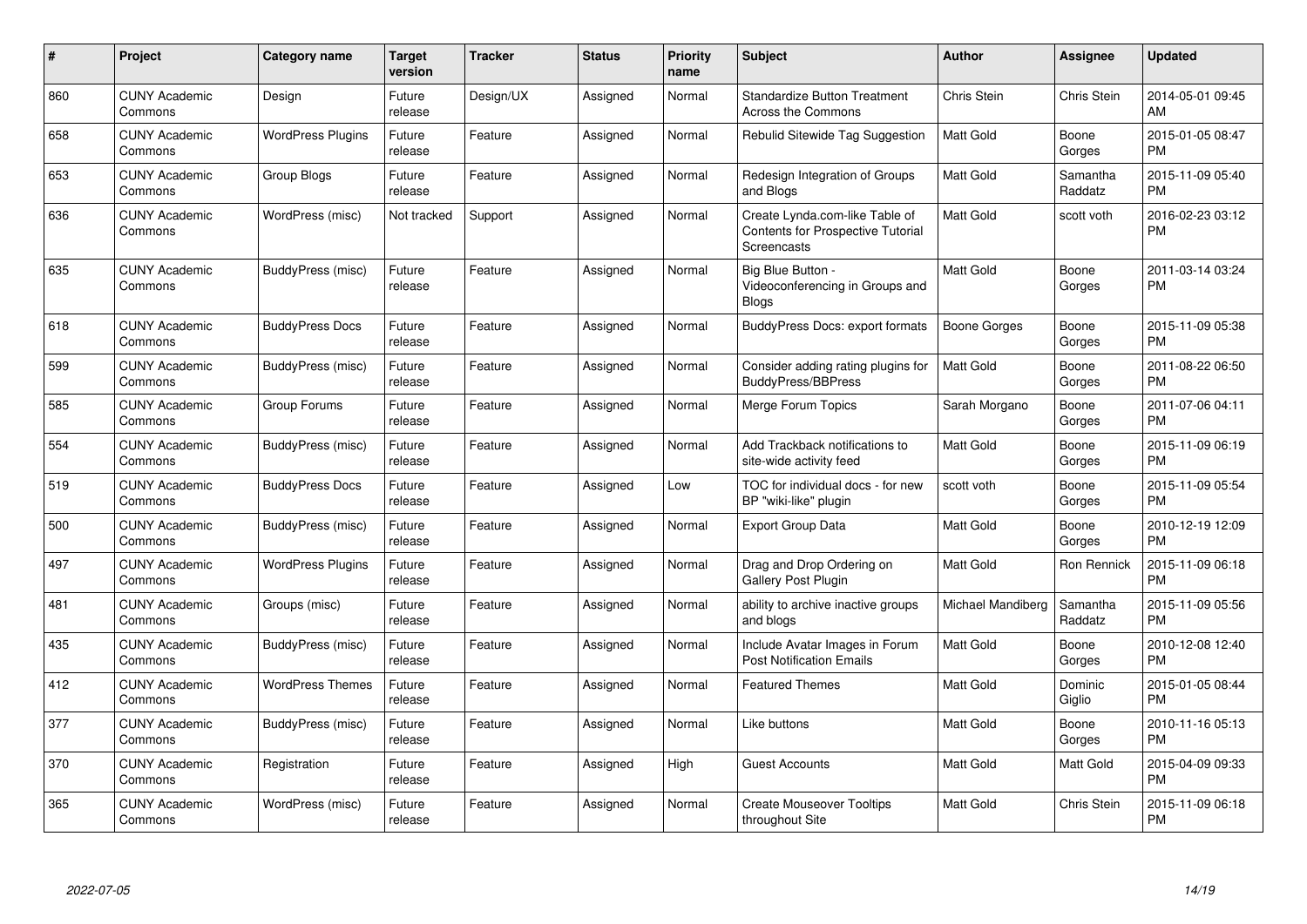| #     | Project                         | <b>Category name</b>       | <b>Target</b><br>version | <b>Tracker</b> | <b>Status</b>        | Priority<br>name | <b>Subject</b>                                                                       | <b>Author</b>           | Assignee            | <b>Updated</b>                |
|-------|---------------------------------|----------------------------|--------------------------|----------------|----------------------|------------------|--------------------------------------------------------------------------------------|-------------------------|---------------------|-------------------------------|
| 333   | <b>CUNY Academic</b><br>Commons | <b>Email Notifications</b> | Future<br>release        | Feature        | Assigned             | Low              | <b>Delay Forum Notification Email</b><br>Delivery Until After Editing Period<br>Ends | <b>Matt Gold</b>        | Raymond<br>Hoh      | 2015-11-09 06:01<br><b>PM</b> |
| 310   | <b>CUNY Academic</b><br>Commons | BuddyPress (misc)          | Future<br>release        | Feature        | Assigned             | Low              | <b>Friend Request Email</b>                                                          | <b>Matt Gold</b>        | Samantha<br>Raddatz | 2015-11-09 05:08<br><b>PM</b> |
| 287   | <b>CUNY Academic</b><br>Commons | WordPress (misc)           | Future<br>release        | Feature        | Assigned             | Normal           | Create troubleshooting tool for<br>account sign-up                                   | <b>Matt Gold</b>        | Boone<br>Gorges     | 2015-11-09 06:17<br><b>PM</b> |
| 58    | <b>CUNY Academic</b><br>Commons | BuddyPress (misc)          | Future<br>release        | Feature        | Assigned             | Low              | Make member search sortable by<br>last name                                          | Roberta Brody           | Boone<br>Gorges     | 2010-08-26 02:38<br><b>PM</b> |
| 16092 | <b>CUNY Academic</b><br>Commons |                            | Future<br>release        | Feature        | Hold                 | Normal           | Don't show main site in Site<br>search results                                       | Boone Gorges            | Boone<br>Gorges     | 2022-05-17 03:12<br><b>PM</b> |
| 14113 | <b>CUNY Academic</b><br>Commons | WordPress (misc)           | Future<br>release        | Bug            | Hold                 | Normal           | Block Editor Not Working on this<br>page - Json error                                | scott voth              | Boone<br>Gorges     | 2021-03-05 11:01<br>AM        |
| 13912 | <b>CUNY Academic</b><br>Commons |                            | Not tracked              | Feature        | Hold                 | Low              | posting "missed schedule"                                                            | Marilyn Weber           |                     | 2021-02-23 10:46<br>AM        |
| 11848 | <b>CUNY Academic</b><br>Commons |                            | Not tracked              | Support        | Hold                 | Normal           | a Dean of Faculty wants to share<br>a large file                                     | Marilyn Weber           |                     | 2019-09-24 08:44<br>AM        |
| 9060  | <b>CUNY Academic</b><br>Commons | Commons In A Box           | Not tracked              | <b>Bug</b>     | Hold                 | Normal           | Problems with CBox image library<br>upload                                           | Lisa Rhody              | Raymond<br>Hoh      | 2018-01-10 03:26<br><b>PM</b> |
| 8991  | <b>CUNY Academic</b><br>Commons | Reply By Email             | Not tracked              | Bug            | Hold                 | Normal           | RBE duplicate email message<br>issue                                                 | <b>Matt Gold</b>        | Raymond<br>Hoh      | 2018-02-18 08:53<br><b>PM</b> |
| 8756  | <b>CUNY Academic</b><br>Commons | Group Blogs                | Future<br>release        | Feature        | Hold                 | Normal           | Connect multiple blogs to one<br>group?                                              | <b>Matt Gold</b>        | Boone<br>Gorges     | 2017-09-30 10:42<br>AM        |
| 3939  | <b>CUNY Academic</b><br>Commons | <b>WordPress Plugins</b>   | Future<br>release        | <b>Bug</b>     | Hold                 | Normal           | Activity stream support for<br>Co-Authors Plus plugin                                | Raymond Hoh             | Raymond<br>Hoh      | 2015-11-09 06:13<br><b>PM</b> |
| 3369  | <b>CUNY Academic</b><br>Commons | Reply By Email             | Not tracked              | Outreach       | Hold                 | Normal           | Release reply by email to WP<br>plugin directory                                     | <b>Matt Gold</b>        | Raymond<br>Hoh      | 2016-03-01 12:46<br><b>PM</b> |
| 2576  | <b>NYCDH Community</b><br>Site  |                            |                          | <b>Bug</b>     | Hold                 | Low              | Test Next Button in Javascript<br><b>Tutorial Under Activities</b>                   | <b>Mark Newton</b>      | Alex Gil            | 2013-05-18 02:55<br><b>PM</b> |
| 16290 | <b>CUNY Academic</b><br>Commons |                            |                          | Feature        | Reporter<br>Feedback | Normal           | Add Table Of Contents Block<br>plug-in                                               | Raffi<br>Khatchadourian |                     | 2022-06-24 10:26<br>AM        |
| 16245 | <b>CUNY Academic</b><br>Commons | WordPress (misc)           |                          | Bug            | Reporter<br>Feedback | Normal           | Save Button missing on<br>WordPress Profile page                                     | scott voth              | Raymond<br>Hoh      | 2022-06-16 03:09<br><b>PM</b> |
| 16110 | <b>CUNY Academic</b><br>Commons |                            |                          | Support        | Reporter<br>Feedback | Normal           | remove Creative Commons<br>license from pages?                                       | Marilyn Weber           | Raymond<br>Hoh      | 2022-05-17 06:11<br><b>PM</b> |
| 16099 | <b>CUNY Academic</b><br>Commons |                            |                          | Support        | Reporter<br>Feedback | Normal           | request for Newsletter Glue                                                          | Marilyn Weber           |                     | 2022-05-13 12:14<br><b>PM</b> |
| 15923 | <b>CUNY Academic</b><br>Commons |                            | Not tracked              | Feature        | Reporter<br>Feedback | Normal           | <b>Bellows Plugin Adjustments</b>                                                    | Laurie Hurson           |                     | 2022-04-20 10:10<br>AM        |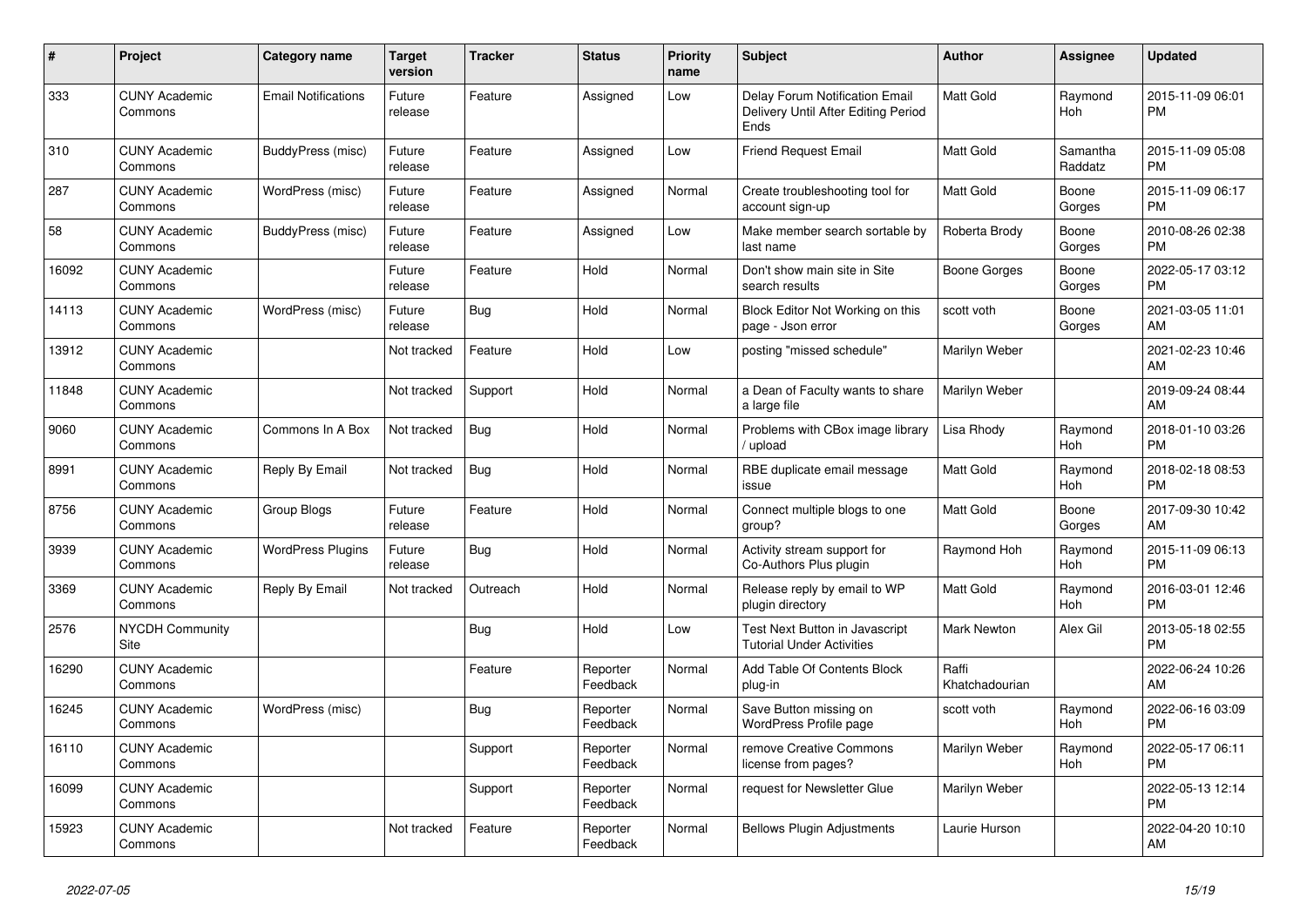| #     | Project                         | <b>Category name</b>     | <b>Target</b><br>version | <b>Tracker</b> | <b>Status</b>        | <b>Priority</b><br>name | <b>Subject</b>                                                    | <b>Author</b>           | <b>Assignee</b> | <b>Updated</b>                |
|-------|---------------------------------|--------------------------|--------------------------|----------------|----------------------|-------------------------|-------------------------------------------------------------------|-------------------------|-----------------|-------------------------------|
| 15655 | <b>CUNY Academic</b><br>Commons |                          | 2.0.3                    | Support        | Reporter<br>Feedback | Normal                  | Event Aggregator plugin?                                          | Marilyn Weber           |                 | 2022-06-29 11:32<br>AM        |
| 15613 | <b>CUNY Academic</b><br>Commons |                          | 2.0.3                    | Feature        | Reporter<br>Feedback | Normal                  | Adding "Passster" plugin                                          | Laurie Hurson           |                 | 2022-06-29 11:32<br>AM        |
| 15516 | <b>CUNY Academic</b><br>Commons | <b>WordPress Plugins</b> |                          | Bug            | Reporter<br>Feedback | Normal                  | Can't publish or save draft of post<br>on wordpress.com           | Raffi<br>Khatchadourian | Raymond<br>Hoh  | 2022-03-02 05:52<br><b>PM</b> |
| 15370 | <b>CUNY Academic</b><br>Commons |                          |                          | Support        | Reporter<br>Feedback | Normal                  | All-in-One Event Calendar?                                        | Marilyn Weber           |                 | 2022-02-17 11:03<br>AM        |
| 15260 | <b>CUNY Academic</b><br>Commons |                          |                          | Support        | Reporter<br>Feedback | Normal                  | Diacritical markings   European<br><b>Stages</b>                  | Marilyn Weber           |                 | 2022-02-04 08:16<br>AM        |
| 15242 | <b>CUNY Academic</b><br>Commons | Performance              | Not tracked              | Bug            | Reporter<br>Feedback | Normal                  | Slugist site                                                      | Raffi<br>Khatchadourian | Boone<br>Gorges | 2022-02-07 11:14<br>AM        |
| 15176 | <b>CUNY Academic</b><br>Commons |                          | Not tracked              | Support        | Reporter<br>Feedback | Normal                  | Archiving Q Writing & Old<br>Wordpress Sites on the Commons       | Laurie Hurson           |                 | 2022-02-08 10:28<br>AM        |
| 15169 | <b>CUNY Academic</b><br>Commons |                          | 2.0.3                    | Support        | Reporter<br>Feedback | Normal                  | new Prelude website zipfiles for<br>custom theme and other files. | Marilyn Weber           |                 | 2022-06-29 11:32<br>AM        |
| 14983 | <b>CUNY Academic</b><br>Commons | WordPress (misc)         | Not tracked              | Support        | Reporter<br>Feedback | Normal                  | "Read More" tag not working                                       | Rebecca Krisel          | Raymond<br>Hoh  | 2021-11-23 01:17<br><b>PM</b> |
| 14900 | <b>CUNY Academic</b><br>Commons |                          | Not tracked              | Support        | Reporter<br>Feedback | Normal                  | previous theme?                                                   | Marilyn Weber           |                 | 2021-10-25 10:31<br>AM        |
| 14842 | <b>CUNY Academic</b><br>Commons |                          | Not tracked              | Support        | Reporter<br>Feedback | Normal                  | Question about widgets and block<br>editor                        | Gina Cherry             |                 | 2021-10-06 03:01<br><b>PM</b> |
| 14784 | <b>CUNY Academic</b><br>Commons |                          |                          | Support        | Reporter<br>Feedback | Normal                  | User report of logo problem when<br>using Customizer theme        | Marilyn Weber           |                 | 2021-09-17 10:25<br>AM        |
| 14629 | <b>CUNY Academic</b><br>Commons |                          | Not tracked              | Bug            | Reporter<br>Feedback | Normal                  | Possible Post Order Bug?                                          | <b>Syelle Graves</b>    |                 | 2021-09-14 10:47<br>AM        |
| 14538 | <b>CUNY Academic</b><br>Commons |                          | Not tracked              | Support        | Reporter<br>Feedback | Normal                  | <b>Weebly To Commons</b>                                          | Laurie Hurson           |                 | 2021-09-14 10:47<br>AM        |
| 14504 | <b>CUNY Academic</b><br>Commons |                          | Not tracked              | Publicity      | Reporter<br>Feedback | Normal                  | Adding showcases to home page<br>menu                             | Laurie Hurson           | Boone<br>Gorges | 2022-01-19 03:26<br><b>PM</b> |
| 14483 | <b>CUNY Academic</b><br>Commons | WordPress - Media        | Not tracked              | Bug            | Reporter<br>Feedback | Normal                  | Wordpress PDF Embed Stopped<br>Working after JITP Media Clone     | Patrick DeDauw          | Boone<br>Gorges | 2021-05-20 01:51<br><b>PM</b> |
| 14398 | <b>CUNY Academic</b><br>Commons |                          | Not tracked              | Support        | Reporter<br>Feedback | Normal                  | Events plug-in notification problem                               | Marilyn Weber           |                 | 2021-05-11 11:21<br>AM        |
| 14074 | <b>CUNY Academic</b><br>Commons | WordPress (misc)         | Not tracked              | Support        | Reporter<br>Feedback | Normal                  | page password protection problem                                  | Marilyn Weber           |                 | 2021-03-02 11:03<br>AM        |
| 13975 | <b>CUNY Academic</b><br>Commons | Social Paper             | Not tracked              | Support        | Reporter<br>Feedback | Normal                  | can't approve comments on Social<br>Paper paper                   | Marilyn Weber           |                 | 2021-02-12 09:33<br>AM        |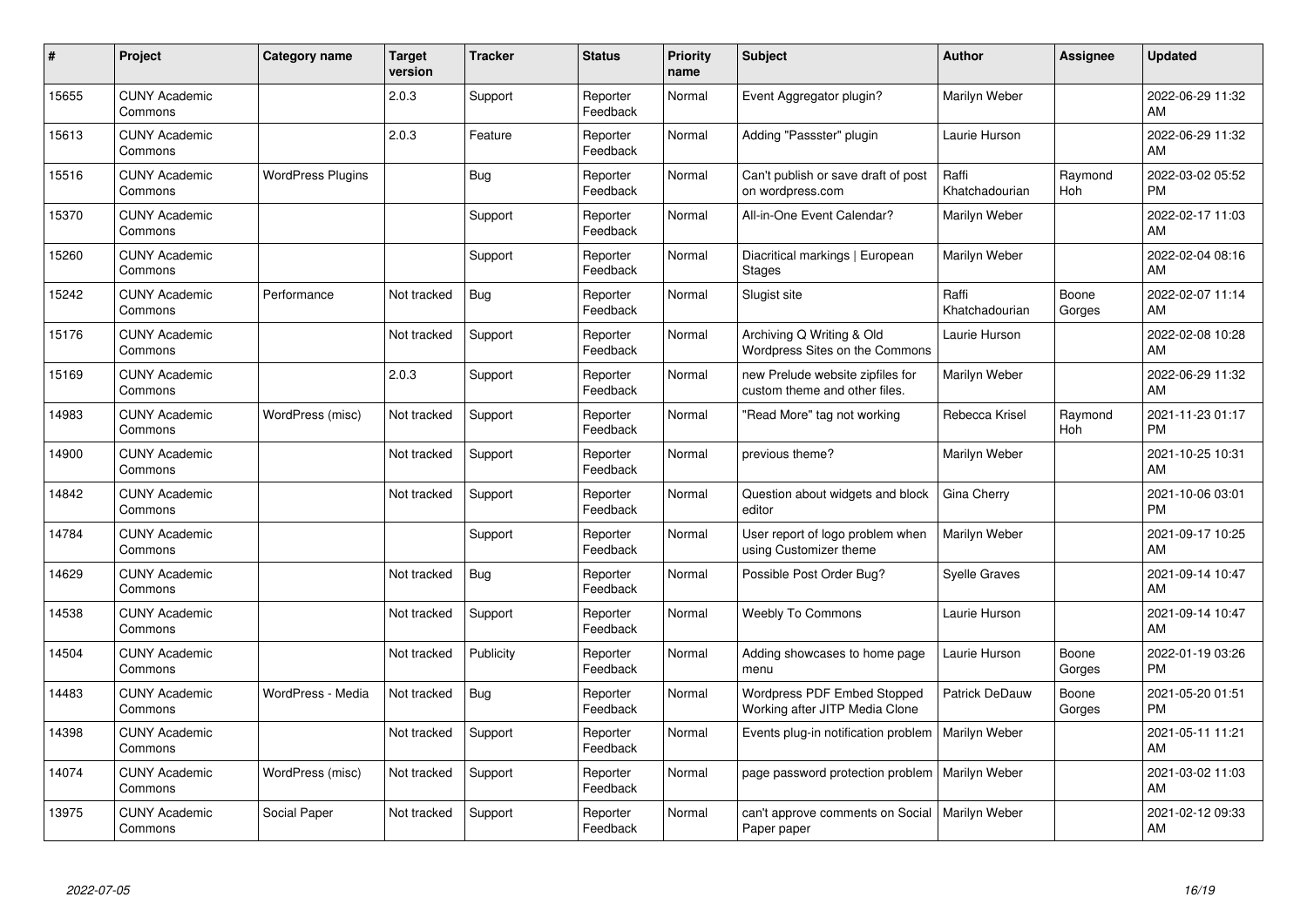| $\vert$ # | <b>Project</b>                  | <b>Category name</b>       | <b>Target</b><br>version | <b>Tracker</b> | <b>Status</b>        | <b>Priority</b><br>name | <b>Subject</b>                                                                                | <b>Author</b> | Assignee        | <b>Updated</b>                |
|-----------|---------------------------------|----------------------------|--------------------------|----------------|----------------------|-------------------------|-----------------------------------------------------------------------------------------------|---------------|-----------------|-------------------------------|
| 13328     | <b>CUNY Academic</b><br>Commons | Group Forums               | Not tracked              | Bug            | Reporter<br>Feedback | Normal                  | cross-posting in two related<br>groups                                                        | Marilyn Weber | Raymond<br>Hoh  | 2020-09-15 10:39<br><b>PM</b> |
| 13255     | <b>CUNY Academic</b><br>Commons |                            | Not tracked              | Support        | Reporter<br>Feedback | Normal                  | Accessibility problems                                                                        | Marilyn Weber |                 | 2020-09-01 05:48<br><b>PM</b> |
| 13034     | <b>CUNY Academic</b><br>Commons |                            | Not tracked              | Support        | Reporter<br>Feedback | Normal                  | a site is asking people to join the<br>Commons to get a download                              | Marilyn Weber |                 | 2020-07-12 07:23<br>AM        |
| 12741     | <b>CUNY Academic</b><br>Commons | <b>WordPress Plugins</b>   | Not tracked              | Support        | Reporter<br>Feedback | Normal                  | Tableau Public Viz Block                                                                      | Marilyn Weber | Raymond<br>Hoh  | 2020-05-12 11:00<br>AM        |
| 12484     | <b>CUNY Academic</b><br>Commons |                            | Not tracked              | Support        | Reporter<br>Feedback | Normal                  | Sign up Code for COIL Course<br>starting in March                                             | Laurie Hurson | Matt Gold       | 2020-03-02 02:26<br><b>PM</b> |
| 12446     | <b>CUNY Academic</b><br>Commons | Groups (misc)              | Future<br>release        | Feature        | Reporter<br>Feedback | Normal                  | Toggle default site to group forum<br>posting                                                 | Laurie Hurson | Laurie Hurson   | 2020-03-10 11:57<br>AM        |
| 12360     | <b>CUNY Academic</b><br>Commons | <b>WordPress Themes</b>    | Not tracked              | Bug            | Reporter<br>Feedback | Normal                  | site just says "DANTE We are<br>currently in maintenance mode,<br>please check back shortly." | Marilyn Weber |                 | 2020-02-04 12:13<br><b>PM</b> |
| 12350     | <b>CUNY Academic</b><br>Commons | <b>Blogs (BuddyPress)</b>  | Not tracked              | Support        | Reporter<br>Feedback | Normal                  | URL creation problem                                                                          | Marilyn Weber |                 | 2020-02-03 11:27<br><b>AM</b> |
| 12198     | <b>CUNY Academic</b><br>Commons |                            | Not tracked              | Bug            | Reporter<br>Feedback | Normal                  | Duplicate listing in My Sites                                                                 | Tom Harbison  |                 | 2019-12-09 05:50<br><b>PM</b> |
| 12121     | <b>CUNY Academic</b><br>Commons | <b>WordPress Plugins</b>   | 2.0.3                    | Feature        | Reporter<br>Feedback | Normal                  | Embedding H5P Iframes on<br>Commons Site                                                      | Laurie Hurson | Boone<br>Gorges | 2022-06-29 11:32<br>AM        |
| 12004     | <b>CUNY Academic</b><br>Commons |                            | Not tracked              | Support        | Reporter<br>Feedback | Normal                  | Notifications for spam blog<br>comments                                                       | Gina Cherry   | Raymond<br>Hoh  | 2019-11-01 12:05<br><b>PM</b> |
| 11971     | <b>CUNY Academic</b><br>Commons | <b>Email Notifications</b> | Future<br>release        | Bug            | Reporter<br>Feedback | Low                     | Pictures obscured in emailed post<br>notifications                                            | Marilyn Weber | Raymond<br>Hoh  | 2019-11-21 01:14<br><b>PM</b> |
| 11945     | <b>CUNY Academic</b><br>Commons | Reckoning                  | Future<br>release        | Feature        | Reporter<br>Feedback | Normal                  | Add Comments bubble to<br>Reckoning views                                                     | Boone Gorges  | Boone<br>Gorges | 2019-11-12 05:14<br><b>PM</b> |
| 11788     | <b>CUNY Academic</b><br>Commons | <b>WordPress Plugins</b>   | Future<br>release        | Support        | Reporter<br>Feedback | Normal                  | Plugin Request - Browse Aloud                                                                 | scott voth    |                 | 2019-09-24 08:42<br>AM        |
| 11787     | <b>CUNY Academic</b><br>Commons |                            | Not tracked              | Support        | Reporter<br>Feedback | Normal                  | automated comments notifications<br>on ZenDesk                                                | Marilyn Weber |                 | 2019-08-26 06:18<br><b>PM</b> |
| 11771     | <b>CUNY Academic</b><br>Commons |                            | Not tracked              | Support        | Reporter<br>Feedback | Normal                  | post displays in sections                                                                     | Marilyn Weber |                 | 2019-08-20 10:34<br><b>AM</b> |
| 11556     | <b>CUNY Academic</b><br>Commons | Courses                    | Not tracked              | Bug            | Reporter<br>Feedback | Normal                  | Instructor name given in course<br>listina                                                    | Tom Harbison  |                 | 2019-06-25 04:12<br><b>PM</b> |
| 11509     | <b>CUNY Academic</b><br>Commons |                            | Not tracked              | Support        | Reporter<br>Feedback | Normal                  | deleted Page causing a Menu<br>problem?                                                       | Marilyn Weber |                 | 2019-06-04 09:54<br>AM        |
| 11493     | <b>CUNY Academic</b><br>Commons | Domain Mapping             | Not tracked              | Support        | Reporter<br>Feedback | Normal                  | Domain Mapping Request - Talia<br>Schaffer                                                    | scott voth    | Matt Gold       | 2019-08-06 08:39<br>AM        |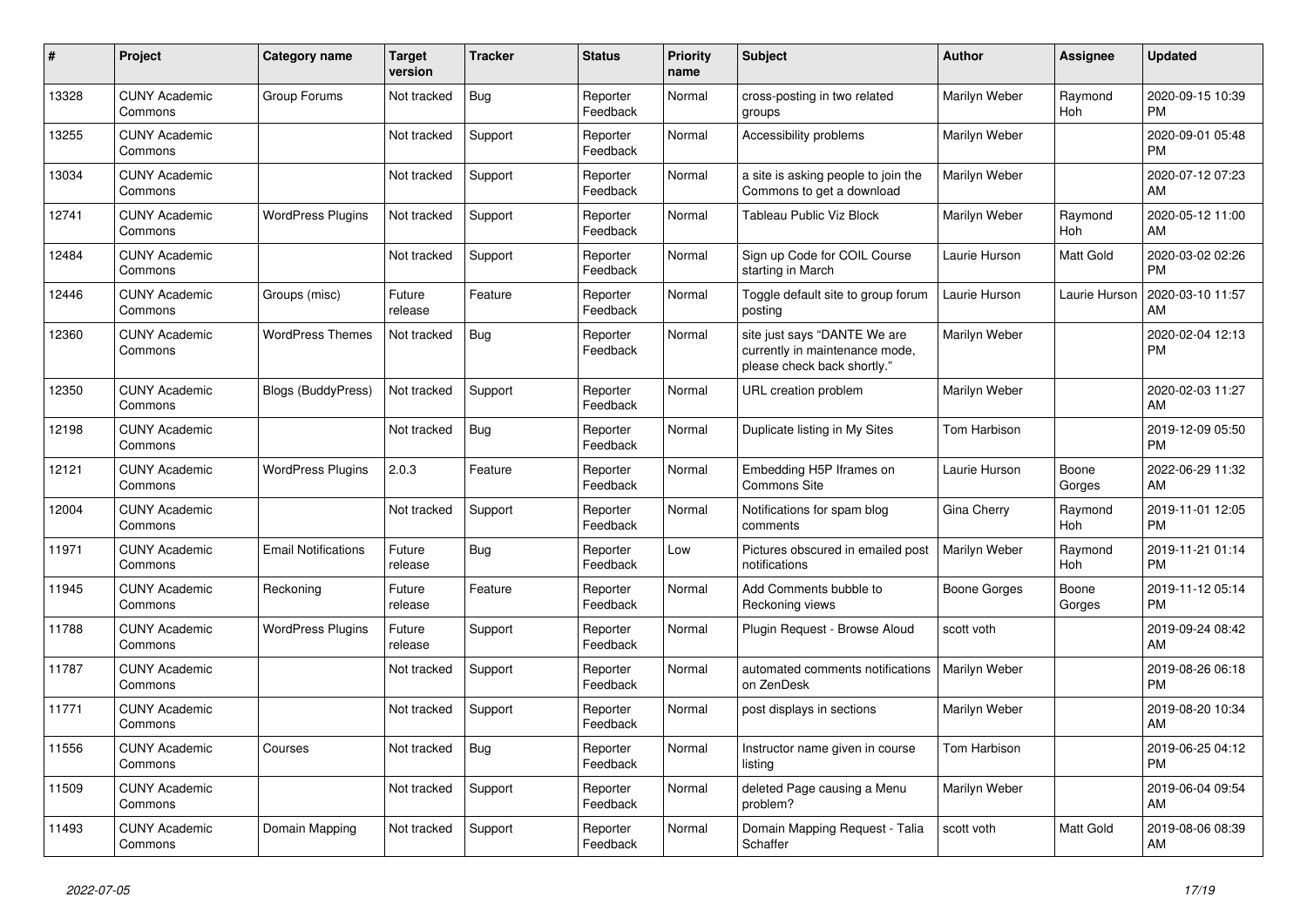| #     | Project                         | Category name              | Target<br>version | <b>Tracker</b> | <b>Status</b>        | <b>Priority</b><br>name | <b>Subject</b>                                                     | <b>Author</b>           | <b>Assignee</b> | <b>Updated</b>                |
|-------|---------------------------------|----------------------------|-------------------|----------------|----------------------|-------------------------|--------------------------------------------------------------------|-------------------------|-----------------|-------------------------------|
| 11449 | <b>CUNY Academic</b><br>Commons | WordPress - Media          | Not tracked       | Support        | Reporter<br>Feedback | Normal                  | Cloning Media Library for JITP<br>from Staging to Production Site  | <b>Patrick DeDauw</b>   | Boone<br>Gorges | 2019-05-13 12:00<br><b>PM</b> |
| 11415 | <b>CUNY Academic</b><br>Commons | <b>WordPress Plugins</b>   | Not tracked       | Bug            | Reporter<br>Feedback | Normal                  | <b>Blog Subscriptions in Jetpack</b>                               | Laurie Hurson           |                 | 2019-05-14 10:34<br>AM        |
| 11386 | <b>CUNY Academic</b><br>Commons | WordPress - Media          | Not tracked       | Support        | Reporter<br>Feedback | Normal                  | disappearing images                                                | scott voth              | Boone<br>Gorges | 2019-05-14 10:32<br>AM        |
| 11149 | <b>CUNY Academic</b><br>Commons |                            | Not tracked       | Support        | Reporter<br>Feedback | Normal                  | comments getting blocked                                           | Marilyn Weber           | Raymond<br>Hoh  | 2019-03-26 11:40<br><b>AM</b> |
| 11131 | <b>CUNY Academic</b><br>Commons |                            | Future<br>release | Feature        | Reporter<br>Feedback | Normal                  | Image Annotation Plugins                                           | Laurie Hurson           |                 | 2019-02-26 11:33<br><b>AM</b> |
| 11120 | <b>CUNY Academic</b><br>Commons | <b>WordPress Plugins</b>   | Not tracked       | Bug            | Reporter<br>Feedback | Normal                  | Events Manager Events Not<br>Showing Up                            | Mark Webb               |                 | 2019-02-27 04:10<br><b>PM</b> |
| 11077 | <b>CUNY Academic</b><br>Commons | Events                     | Not tracked       | Feature        | Reporter<br>Feedback | Normal                  | Show event category description<br>in event list view              | Raffi<br>Khatchadourian |                 | 2019-02-12 10:38<br><b>PM</b> |
| 10982 | <b>CUNY Academic</b><br>Commons | Domain Mapping             | Not tracked       | Support        | Reporter<br>Feedback | Normal                  | <b>CNAME</b> question                                              | scott voth              |                 | 2019-01-22 04:29<br><b>PM</b> |
| 10769 | <b>CUNY Academic</b><br>Commons | <b>WordPress Themes</b>    | Not tracked       | Bug            | Reporter<br>Feedback | Normal                  | 2011 Theme Sidebar                                                 | Mark Webb               |                 | 2018-12-04 04:09<br><b>PM</b> |
| 10678 | <b>CUNY Academic</b><br>Commons |                            | Not tracked       | Bug            | Reporter<br>Feedback | High                    | Newsletter Plugin Not Sending<br><b>Out Newsletters</b>            | Mark Webb               | Boone<br>Gorges | 2019-09-16 09:38<br><b>PM</b> |
| 10657 | <b>CUNY Academic</b><br>Commons |                            | Not tracked       | Support        | Reporter<br>Feedback | Normal                  | child theme problems                                               | Marilyn Weber           |                 | 2018-11-08 01:19<br><b>PM</b> |
| 10273 | <b>CUNY Academic</b><br>Commons | Registration               | Not tracked       | Support        | Reporter<br>Feedback | Normal                  | users combining CF and campus<br>address                           | Marilyn Weber           |                 | 2019-09-18 10:58<br>AM        |
| 10262 | <b>CUNY Academic</b><br>Commons |                            | Not tracked       | Bug            | Reporter<br>Feedback | Normal                  | Newsletter Plugin: Broken Image<br>at Bottom of All Newsletters    | Mark Webb               | Raymond<br>Hoh  | 2018-08-30 05:17<br><b>PM</b> |
| 10040 | <b>CUNY Academic</b><br>Commons | WordPress (misc)           | Not tracked       | <b>Bug</b>     | Reporter<br>Feedback | Normal                  | User doesn't see full list of themes                               | <b>Matt Gold</b>        | Boone<br>Gorges | 2018-07-25 10:12<br>AM        |
| 9979  | <b>CUNY Academic</b><br>Commons | <b>Email Notifications</b> | Not tracked       | <b>Bug</b>     | Reporter<br>Feedback | Normal                  | Reports of slow email activation<br>emails                         | Matt Gold               | Boone<br>Gorges | 2018-08-29 09:40<br><b>PM</b> |
| 9947  | <b>CUNY Academic</b><br>Commons | <b>WordPress Plugins</b>   | Future<br>release | Feature        | Reporter<br>Feedback | Normal                  | Install H5P quiz plugin                                            | Matt Gold               | Boone<br>Gorges | 2018-09-11 11:01<br><b>AM</b> |
| 9515  | <b>CUNY Academic</b><br>Commons | <b>WordPress Plugins</b>   | Not tracked       | Bug            | Reporter<br>Feedback | Normal                  | Text to Speech plugin - "More<br>Slowly" checkbox not working      | scott voth              | Boone<br>Gorges | 2018-06-13 02:26<br><b>PM</b> |
| 9289  | <b>CUNY Academic</b><br>Commons | <b>WordPress Plugins</b>   | Future<br>release | Bug            | Reporter<br>Feedback | Normal                  | Email Users Plugin                                                 | Laurie Hurson           | Boone<br>Gorges | 2018-10-24 12:34<br><b>PM</b> |
| 9211  | <b>CUNY Academic</b><br>Commons | <b>WordPress Plugins</b>   | Future<br>release | Support        | Reporter<br>Feedback | Normal                  | Auto-Role Setting in Forum Plugin<br><b>Causing Some Confusion</b> | Luke Waltzer            | Boone<br>Gorges | 2018-03-13 11:44<br>AM        |